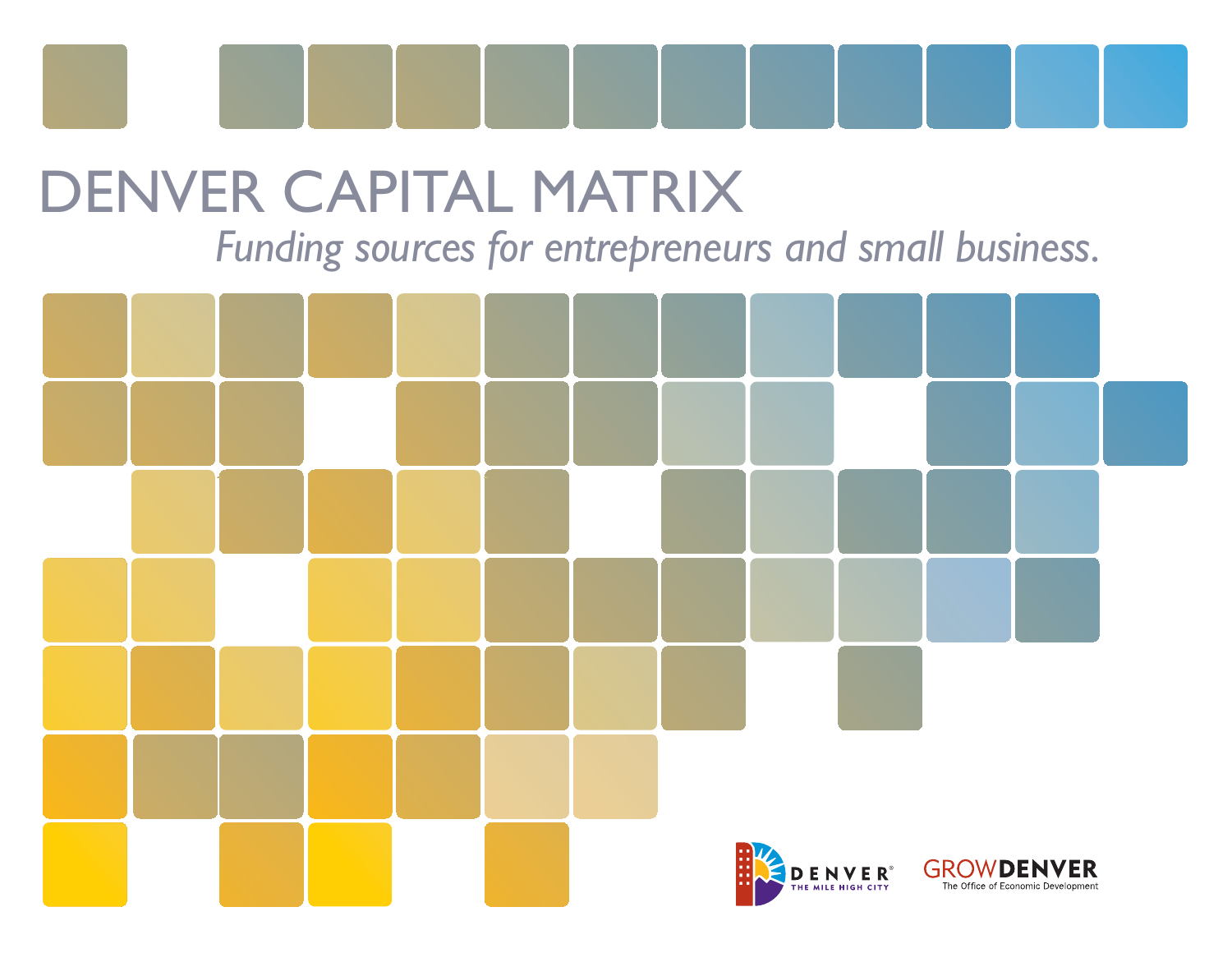## **Introduction**

When it comes to business capitalization most of us have certainly heard the cliché, "It takes money to make money." However, knowing just where to go to search for funding can be half the battle of financing today's successful business.

The Denver Capital Matrix is designed as a tool to assist business owners and entrepreneurs with discovering the myriad of capital sources in and around the Mile High City. As a strategic initiative of the Denver Office of Economic Development's JumpStart 2012 strategic plan, the Denver Capital Matrix provides a comprehensive directory of financing sources, from traditional bank lending, to venture capital firms, private equity firms, angel investors, mezzanine sources and more.

Small businesses provide the greatest opportunity for job creation today. Yet, a lack of needed financing often prevents businesses from implementing expansion plans and adding payroll. Through this new resource, we're striving to help connect businesses to start-up and expansion capital so that they can thrive in Denver.

Paul Washington, Executive Director Denver Office of Economic Development

## **Definitions**

*Venture Capital –* Venture capital is capital provided by investors to small businesses and start-up firms that demonstrate possible highgrowth opportunities. Venture capital investments have a potential for considerable loss or profit and are generally designated for new and speculative enterprises that seek to generate a return through a potential initial public offering or sale of the company.

*Angel Investor –* An angel investor is a high net worth individual active in venture financing, typically participating at an early stage of growth.

*Private Equity –* Private equity is an individual or consortium of investors and funds that make investments directly into private companies or initiate buyouts of public companies. Private equity is ownership in private companies that is not listed or traded on public exchanges. This is considered an illiquid and long-term investment.

*Mezzanine Financing – Mezzanine financing is a hybrid of debt and* equity financing that is typically used to finance the expansion of existing companies. Mezzanine financing is basically debt capital that gives the lender the rights to convert to an ownership or equity interest in the company if the loan is not paid back in time and in full. It is generally subordinated to debt provided by senior lenders such as banks and venture capital companies.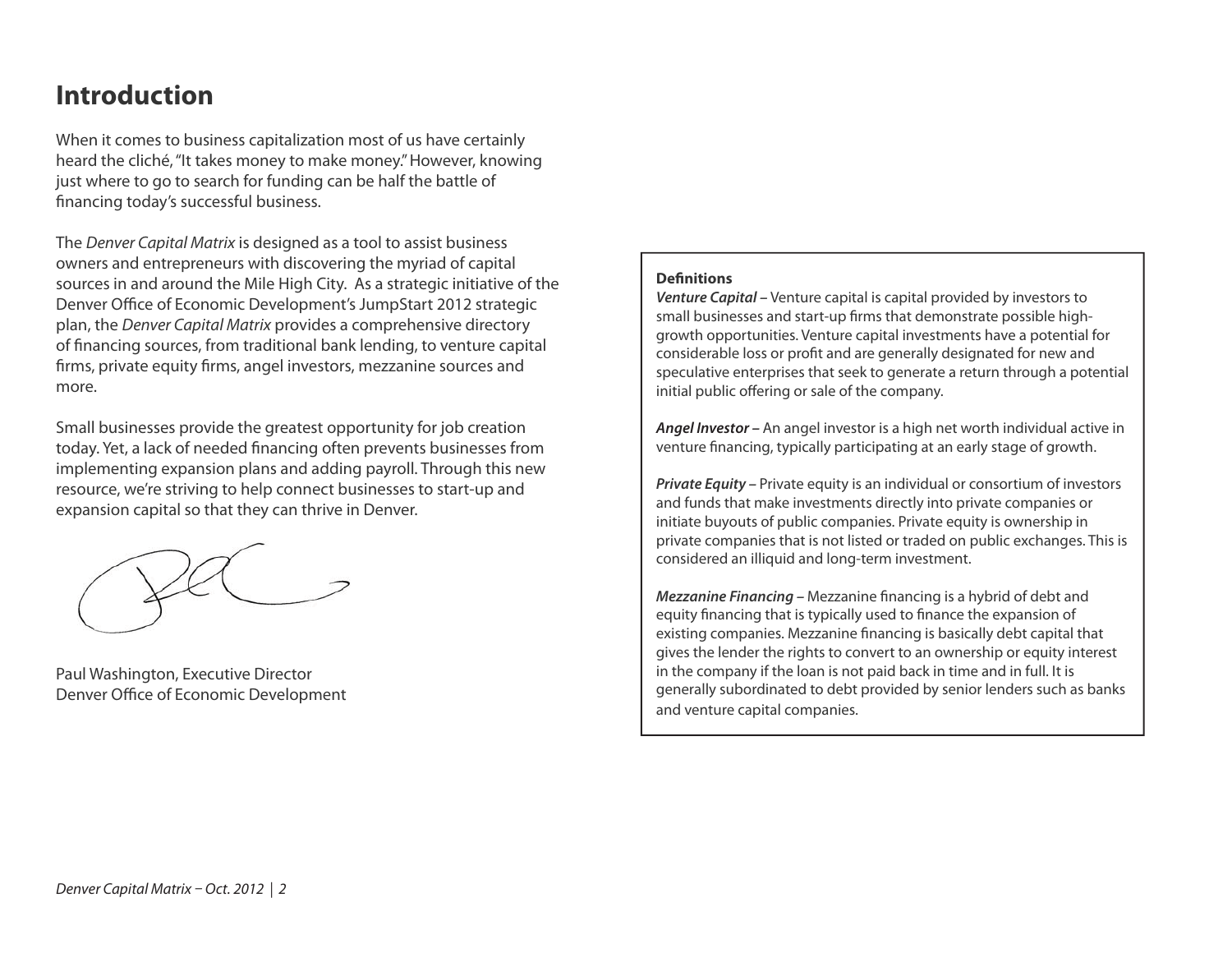| <b>Venture Capital Firms - Colorado</b> |                                                       |                                                   |              |                                                                                                                                                                |  |
|-----------------------------------------|-------------------------------------------------------|---------------------------------------------------|--------------|----------------------------------------------------------------------------------------------------------------------------------------------------------------|--|
| <b>Name</b>                             | <b>Website</b>                                        | <b>Address</b>                                    | <b>Phone</b> | <b>Investment Focus</b>                                                                                                                                        |  |
| <b>5280 Partners</b>                    | www.5280partners.com                                  | 360 S. Monroe St., Ste. 600,<br>Denver, CO        | 303-333-1215 | Early Stage Technology: Software; Business Process<br>Outsourcing                                                                                              |  |
| <b>Access Venture Partners</b>          | www.accessventurepartners.com                         | 8787 Turnpike Dr, Ste. 260,<br>Westminster, CO    | 303-426-8899 | CleanTech; Cloud Computing; Data Integrity; New Me-<br>dia; Consumer Internet                                                                                  |  |
| <b>Altira Group LLC</b>                 | www.altiragroup.com                                   | 1675 Broadway, Ste. 2400,<br>Denver, CO           | 303-592-5500 | Energy Technology: Oil & Gas; IT for the Energy Industry;<br>Electric Power; Renewable Energy                                                                  |  |
| Appian Ventures, Inc.                   | www.appianvc.com                                      | 1512 Larimer St., Ste. 200,<br>Denver, CO         | 303-830-2450 | Seed & Early Stage in Western US; Applied Connectivity                                                                                                         |  |
| <b>Aweida Venture Partners</b>          | www.aweida.com                                        | 500 Discovery Pkwy., Ste.<br>300, Superior, CO    | 303-664-9520 | Data Storage; Software; Life Sciences                                                                                                                          |  |
| <b>Boulder Ventures</b>                 | www.boulderventures.com                               | 1941 Pearl St., Ste. 300,<br>Boulder, CO          | 303-444-6950 | Early Stage; Life Sciences; IT; Software & Applications;<br><b>Storage &amp; Communications</b>                                                                |  |
| <b>Centennial Ventures</b>              | www.centennial.com                                    | 1125 17th St., Ste. 740,<br>Denver, CO            | 303-405-7500 | Early & Later-Stage; Network Businesses; Enabling Soft-<br>ware & Technology                                                                                   |  |
| <b>CSU Management Corpora-</b><br>tion  | http://www.today.colostate.edu/<br>story.aspx?id=4165 | Fort Collins, CO                                  | 970-482-2916 | Businesses associated with CSU                                                                                                                                 |  |
| eonBusiness Corporation                 | www.eonbusiness.com                                   | 7430 East Caley Ave., Ste.<br>200, Centennial, CO | 303-850-9300 | Seed & Early Stage; SaaS; Mobile Apps                                                                                                                          |  |
| <b>Foundry Group LLC</b>                | www.foundrygroup.com                                  | 1050 Walnut St., Ste. 210,<br>Boulder, CO         | 303-642-4050 | Early Stage; IT; Human Computer Interaction; Implicit<br>Web; Email; Glue; Digital Life                                                                        |  |
| <b>GDBA Investments</b>                 | www.gdbainvestments.com                               | 1440 Blake St., Ste. 310,<br>Denver, CO           | 720-932-9395 | Market & Growth Prospects; Viable Product or Service;<br><b>Strong Management Team; Competitive Advantage</b>                                                  |  |
| <b>Green Spark Ventures LLC</b>         | www.greensparkventures.net                            | 1580 Lincoln St., Denver, CO                      | 303-861-9800 | Rocky Mountain Region; CleanTech; Alternative Energy                                                                                                           |  |
| <b>Greenmont Capital Part-</b><br>ners  | www.greenmontcapital.com                              | 1634 Walnut St., Ste. 301,<br><b>Boulder, CO</b>  | 303-444-0599 | Branded Consumer Products: Food & Beverage, Natural<br>Products; Alternative Energy; CleanTech                                                                 |  |
| <b>Grotech Ventures</b>                 | www.grotech.com                                       | 100 Fillmore St., Ste. 500,<br>Denver, CO         | 720-399-4952 | High-Potential Technology                                                                                                                                      |  |
| <b>High Country Venture LLC</b>         | www.highcountryventure.com                            | 831 Pearl St., Boulder, CO                        | 303-381-2638 | <b>Unique Technologies &amp; Concepts</b>                                                                                                                      |  |
| <b>Infield Capital</b>                  | www.infieldcapital.com                                | 939 Pearl St., Ste. 200, Boul-<br>der, CO         | 303-449-2921 | CleanTech; Internal Combustion; Stored Energy; Mobile<br>Energy Transmission; New Materials; Nanotechnology &<br>"Lightweighting"; Alternative Fuels & Systems |  |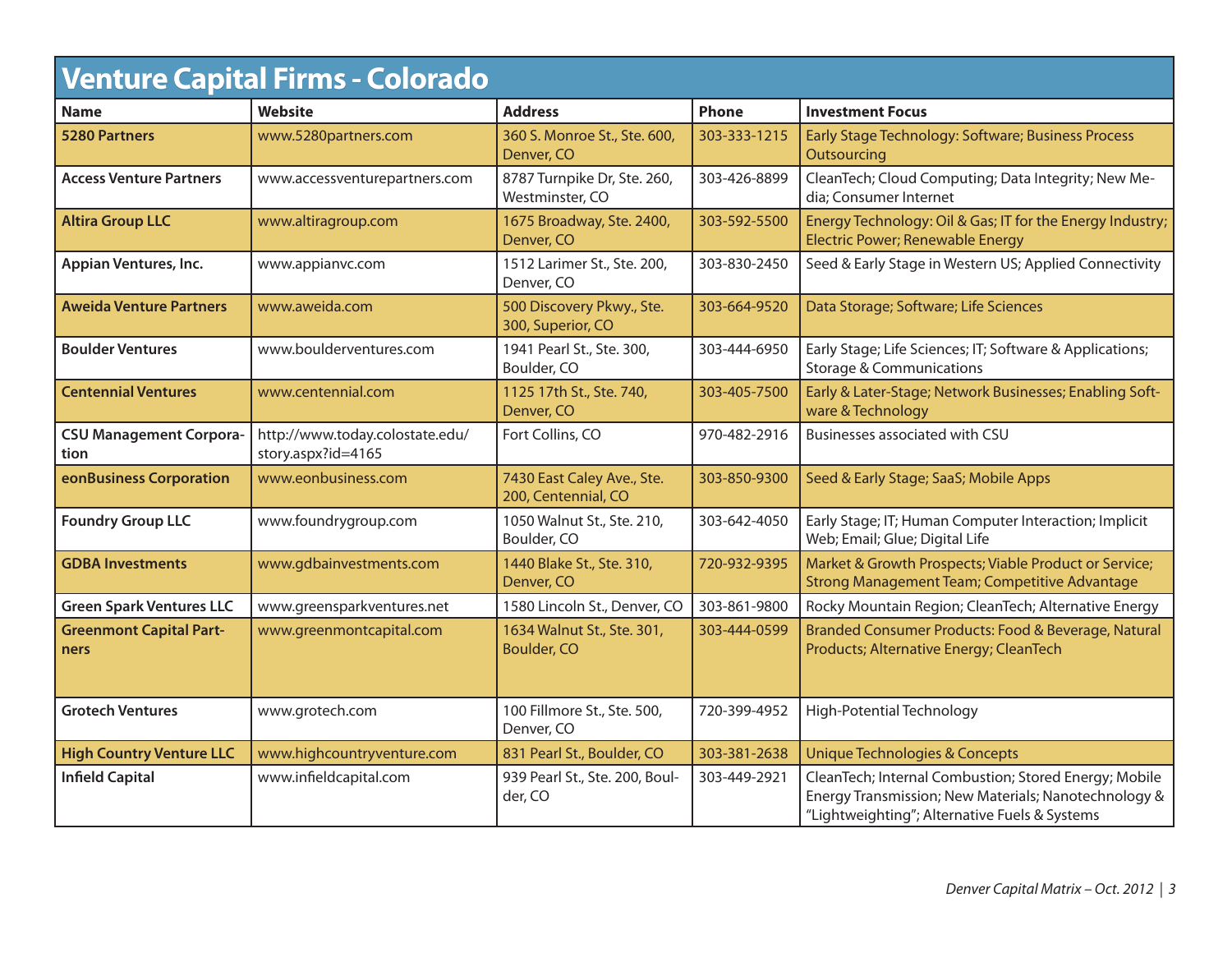| <b>Venture Capital Firms - Colorado</b>    |                                                               |                                                                                       |              |                                                                                                                                                                  |  |
|--------------------------------------------|---------------------------------------------------------------|---------------------------------------------------------------------------------------|--------------|------------------------------------------------------------------------------------------------------------------------------------------------------------------|--|
| <b>Name</b>                                | <b>Website</b>                                                | <b>Address</b>                                                                        | Phone        | <b>Investment Focus</b>                                                                                                                                          |  |
| iSherpa Capital                            | www.isherpa.net                                               | 6400 S. Fiddler's Green<br>Circle #975, Greenwood<br>Village, CO                      | 303-645-0500 | <b>Wireless Media; Entertainment</b>                                                                                                                             |  |
| Lacuna, LLC                                | www.lacuna.com                                                | 1100 Spruce St., Ste. 202,<br>Boulder, CO                                             | 303-447-1700 | Early Stage; "Undiscovered Opportunities"                                                                                                                        |  |
| <b>Meritage Funds</b>                      | www.meritagefunds.com                                         | 1675 Larimer St., Ste. 400                                                            | 303-352-2040 | Communications; Data Centers; Hosting; Cloud Com-<br>puting; SaaS; Internet; Financial Technology; E-Com-<br>merce                                               |  |
| <b>MeriTech Capital Partners</b>           | www.meritechcapital.com                                       | 245 Lytton Ave., Ste. 350                                                             | 650-475-2200 | Late Stage Technology                                                                                                                                            |  |
| <b>Partisan Management</b><br><b>Group</b> | www.partisanmgmt.com                                          | 7026 Timbers Dr., Evergreen,<br><b>CO</b>                                             | 303-670-1413 | <b>Medical Device Companies</b>                                                                                                                                  |  |
| <b>Pelion Venture Partners</b>             | www.pelionvp.com                                              | 2755 E. Cottonwood Pkwy.,<br>Ste. 520, Salt Lake City, UT<br>(also located in Denver) | 801-365-0262 | Software & Services; Networking; Storage & Telecom;<br>Consumer & Digital Media; Security; Medical & Health-<br>care; Open Source                                |  |
| <b>Point B Capital</b>                     | www.pointbcap.com                                             | 1637 Wazee St, Ste. 200,<br>Denver, CO                                                | 206-577-7221 | Capture value and leverage the relationships that Point<br>B has developed since 1995                                                                            |  |
| <b>Resource Capital Funds</b>              | www.resourcecapitalfunds.com                                  | 1400 16th St., Ste. 200,<br>Denver, CO                                                | 720-946-1444 | Mining                                                                                                                                                           |  |
| <b>Roser Ventures</b>                      | www.roserventures.com                                         | 1105 Spruce St., Boulder, CO                                                          | 303-443-7924 | Early Stage; IT (mainly)                                                                                                                                         |  |
| <b>Rutt Bridges VC Fund</b>                | www.ucdenver.edu                                              | University of Colorado Busi-<br>ness School; 1250 14th St.,<br>2nd Floor, Denver, CO  |              | Seed Stage; Companies associated with CU Denver's<br>Bard Center. Managed by a team of student associates<br>and advisors from the Bard Center Advisory Council. |  |
| <b>Sequel Venture Partners</b>             | www.sequelvc.com                                              | 4430 Arapahoe St., #220,<br><b>Boulder, CO</b>                                        | 303-546-0400 | Healthcare; Internet & Enterprise IT; CleanTech; Internet<br><b>Based Services</b>                                                                               |  |
| <b>Vista Ventures</b>                      | www.vistavc.com                                               | 1011 Walnut St., 4th Fl.,<br>Boulder, CO                                              | 303-543-5716 | Early-Stage Software; Digital Media; Network Compa-<br>nies                                                                                                      |  |
|                                            | *SOURCE: National Venture Capital Association, S&P Capital IQ |                                                                                       |              |                                                                                                                                                                  |  |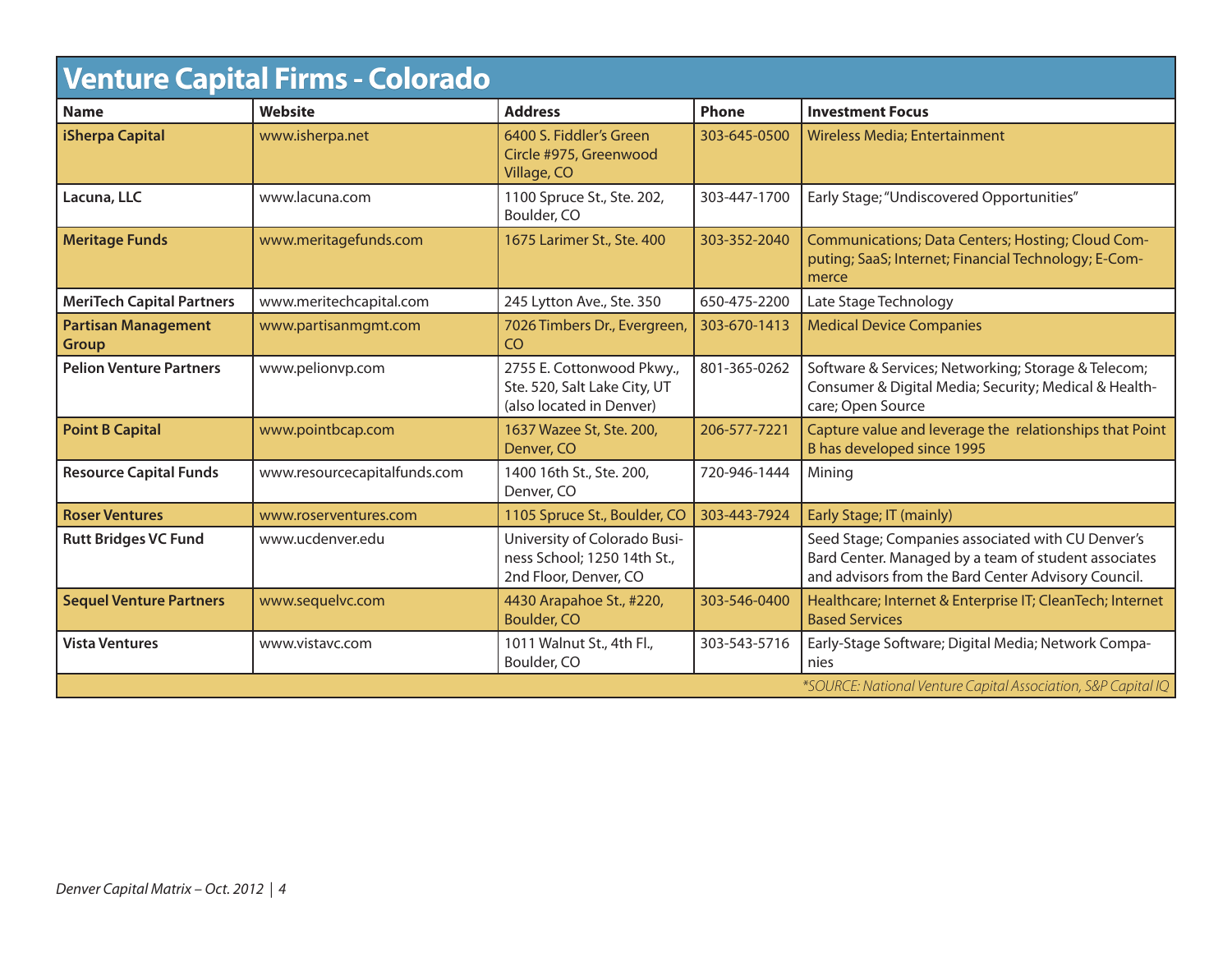| <b>Venture Capital Firms - National</b> |                                                                           |                                                                  |              |                                                                                                                                                      |  |
|-----------------------------------------|---------------------------------------------------------------------------|------------------------------------------------------------------|--------------|------------------------------------------------------------------------------------------------------------------------------------------------------|--|
| <b>Name</b>                             | <b>Website</b>                                                            | <b>Address</b>                                                   | Phone        | <b>Investment Focus</b>                                                                                                                              |  |
| <b>Aberdare Ventures</b>                | www.aberdare.com                                                          | 1 Embarcadero Center, Ste.<br>4000, San Francisco, CA            | 415-392-7442 | Healthcare Technology; Company, not Industry, Spe-<br>cific; Solid Intellectual Property/Assets                                                      |  |
| <b>Advantage Capital Partners</b>       | www.advantagecap.com                                                      | 7733 Forsyth Blvd., Ste.<br>1850, St. Louis, MO                  | 314-725-0800 | Small Business: Retail; Manufacturing; Health Services &<br>Energy; CleanTech; IT; Internet; Telecommunications                                      |  |
| <b>Alliance Consumer Growth</b>         | www.acginvestors.com                                                      | 655 Madison Ave., 20th Fl.,<br>New York, NY                      | 212-940-9630 | High Growth Consumer Companies: Food & Beverage;<br>Health & Beauty; Household; Pet, Apparel & Leisure;<br><b>Retail &amp; Services</b>              |  |
| <b>Alsop Louie Partners</b>             | www.alsop-louie.com                                                       | 50 Pacific Ave., San Franciso,<br>CA                             | 650-520-6325 | Entrepreneurs; Technology                                                                                                                            |  |
| <b>Atlas Venture LP</b>                 | www.atlasventure.com                                                      | 25 First St., Ste. 303, Cam-<br>bridge, MA                       | 617-588-2600 | Early Stage; Technology; Life Sciences                                                                                                               |  |
| <b>Battery Ventures</b>                 | www.battery.com                                                           | Reservoir Woods, 930 Winter<br>St., Ste. 2500, Waltham, MA       | 781-478-6600 | Software; Financial Services; IT; Communications; Inter-<br>net & Digital Media; Industrial Technology                                               |  |
| <b>Braemar Energy Ventures</b>          | www.braemarenergy.com                                                     | 340 Madison Ave., 18th Fl.,<br>New York, NY                      | 212-697-0900 | <b>Energy Technology</b>                                                                                                                             |  |
| <b>Burill Venture Capital</b>           | http://venture.burrillandco.com/                                          | One Embarcadero Center,<br>Ste. 2700, San Francisco, CA          | 415-591-5400 | Life Sciences; Biotechnology                                                                                                                         |  |
| <b>Chesapeake NG Ventures</b>           | www.chk.com/affiliates/chesa-<br>peake-ng-ventures/Pages/default.<br>aspx | 6100 N. Western Ave., Okla-<br>homa City, OK                     | 405-935-3500 | Natural Gas Infrastructure & Technology                                                                                                              |  |
| <b>CMEA Capital</b>                     | www.cmea.com                                                              | 1 Letterman Dr., Building C,<br>Ste. CM500, San Francisco,<br>CA | 415-352-1520 | Energy & Materials; IT; Life Sciences                                                                                                                |  |
| <b>Core Capital Partners</b>            | www.core-capital.com                                                      | 1401   St. NW, Ste. 1000,<br><b>Washington DC</b>                | 202-589-0090 | Data & Communication Technology: Communications<br>Applications & Infrastructure, Enterprise Software/SaaS,<br>Network Security, B2B Analytics       |  |
| <b>DBL</b> Investors                    | www.dblinvestors.com                                                      | One Montgomery St., Ste.<br>2375, San Francisco, CA              | 415-568-2901 | Social, Environmental, & Economic Improvement in<br>the Region; CleanTech; Healthcare; IT; Sustainability<br><b>Oriented Services &amp; Products</b> |  |
| D. E. Shaw & Co., L.P.                  | www.deshaw.com                                                            | Ninth Floor, 1166 Ave. of the<br>Americas, New York, NY          | 212-478-0000 | Investment & Technology Development Firm                                                                                                             |  |
| <b>DFJ Mercury</b>                      | www.dfjmercury.com                                                        | 1 Greenway Plaza, Ste. 930,<br>Houston, TX                       | 713-715-6820 | Seed & Start-up Investing; IT; Materials; Biosciences                                                                                                |  |
| <b>Domain Associates</b>                | www.domainvc.com                                                          | 1 Palmer Sq., Ste. 515, Princ-<br>eton, NJ                       | 609-683-5656 | Life Sciences; First Institutional Financing Round                                                                                                   |  |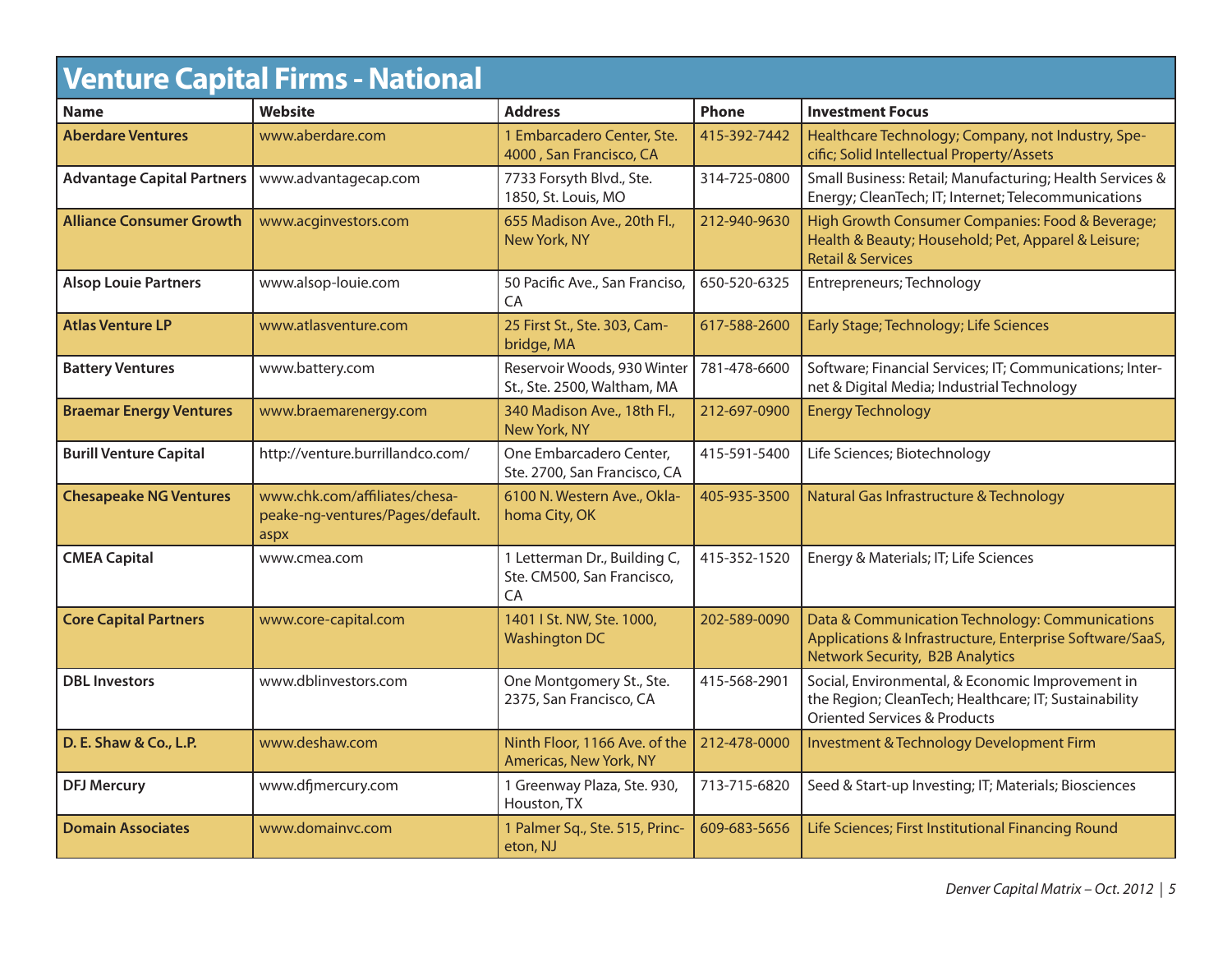| <b>Venture Capital Firms - National</b>                     |                            |                                                                  |              |                                                                                                                                                                                                  |
|-------------------------------------------------------------|----------------------------|------------------------------------------------------------------|--------------|--------------------------------------------------------------------------------------------------------------------------------------------------------------------------------------------------|
| <b>Name</b>                                                 | Website                    | <b>Address</b>                                                   | <b>Phone</b> | <b>Investment Focus</b>                                                                                                                                                                          |
| <b>Draper Fisher Jurvetson</b>                              | www.dfj.com                | 2882 Sand Hill Rd., Ste. 150,<br>Menlo Park, CA                  | 650-233-9000 | Energy & CleanTech; Enterprise Applications & Services;<br>Media & Advertising; Life Sciences; Nanotechnology;<br>Mobile/Wireless; Consumer Services & Transactions                              |
| <b>First Round Capital</b>                                  | www.firstround.com         | 217 2nd St., 5th Fl., San<br>Francisco, CA                       |              | Data; Digital Media; Social Networks; Analytics; Mobile;<br>IT; Consumer; Enterprise; Advertising                                                                                                |
| <b>FirstMark Capital</b>                                    | www.firstmarkcap.com       | 100 5th Ave., 3rd Fl., New<br>York, NY                           | 212-792-2200 | Emerging Media & Advertising; Vertical Applications &<br>Services; Infrastructure; Data & Analytics                                                                                              |
| <b>Flywheel Ventures</b>                                    | www.flywheelventures.com   | 341 E. Alameda St., Santa<br>Fe, NM                              | 505-225-1618 | Digital Services; Infrastructure Technology; Energy Tech-<br>nology; Water Technology                                                                                                            |
| <b>Frazier Healthcare and</b><br><b>Technology Ventures</b> | www.frazierhealthcare.com  | 601 Union, Two Union<br>Square, Ste. 3200, Seattle,<br><b>WA</b> | 206-621-7200 | Healthcare; Biopharma Therapeutics                                                                                                                                                               |
| <b>Galen Partners</b>                                       | www.galen.com              | 680 Washington Blvd., 11th<br>Fl. Stamford, CT                   | 203-653-6400 | Late Stage; Healthcare                                                                                                                                                                           |
| <b>GIV Venture Partners</b>                                 | www.givventurepartners.com | 150 N. Radnor Chester Rd.,<br>Ste. F-200, Radnor, PA             | 484-823-8008 | Enterprise Software & Services; Broadband Technolo-<br>gies; CleanTech                                                                                                                           |
| <b>Globespan Capital</b>                                    | www.globespancapital.com   | One Boston Place, Ste. 2810,<br>Boston, MA                       | 617-305-2300 | IT; Mobile Communications; Internet/Infrastructure;<br>Software; Systems & Peripherals                                                                                                           |
| <b>Grayhawk Capital</b>                                     | www.grayhawkcapital.us     | 5050 N. 40th St., Ste. 310,<br>Phoenix, AZ                       | 602-956-8700 | Early & Growth Stage; Software; Internet; Technology-<br>Enabled Services; Healthcare IT; Financial Services;<br>CleanTech                                                                       |
| <b>HealthCare Ventures LLC</b>                              | www.hcven.com              | 47 Thorndike St., Ste. B1-1,<br>Cambridge, MA                    |              | Healthcare: Late Preclinical and Early Clinical-stage.<br>Goal of advancing a single product to human proof-of-<br>concept and exit through sale to a pharmaceutical or<br>biotechnology company |
| <b>Highland Capital Partners</b><br>LLC                     | www.hcp.com                | 92 Hayden Ave., Lexington,<br>MA                                 | 781-861-5500 | Consumer Products, Services & Retail; Healthcare; IT &<br>Communication Technology; Internet & Digital Media                                                                                     |
| <b>Highway 12 Ventures</b>                                  | www.highway12ventures.com  | 802 W. Bannock, 7th Floor,<br>Hoff Bldg., Boise, ID              | 208-345-8383 | Not sector-focused; High-Growth Companies in Inter-<br>mountain West Region                                                                                                                      |
| <b>HLM Venture Partners</b>                                 | www.hlmvp.com              | 222 Berkeley St., 21st Fl.,<br>Boston, MA                        | 617-266-0030 | Healthcare: IT, Services, Medical Devices                                                                                                                                                        |
| <b>Institutional Venture Part-</b><br>ners                  | www.ivp.com                | 3000 Sand Hill Rd., Bldg. 2,<br>Ste. 250, Menlo Park, CA         | 650-854-0132 | Later-Stage; Technology; Media                                                                                                                                                                   |
| <b>Investcorp Technology</b><br><b>Partners</b>             | www.investcorp.com         | 280 Park Ave., 36th Fl., New<br>York, NY                         | 212-599-4700 | Internet; Digital Media; Enterprise IT; Mobile & Commu-<br>nications; Later-Stage VC & Growth Equity                                                                                             |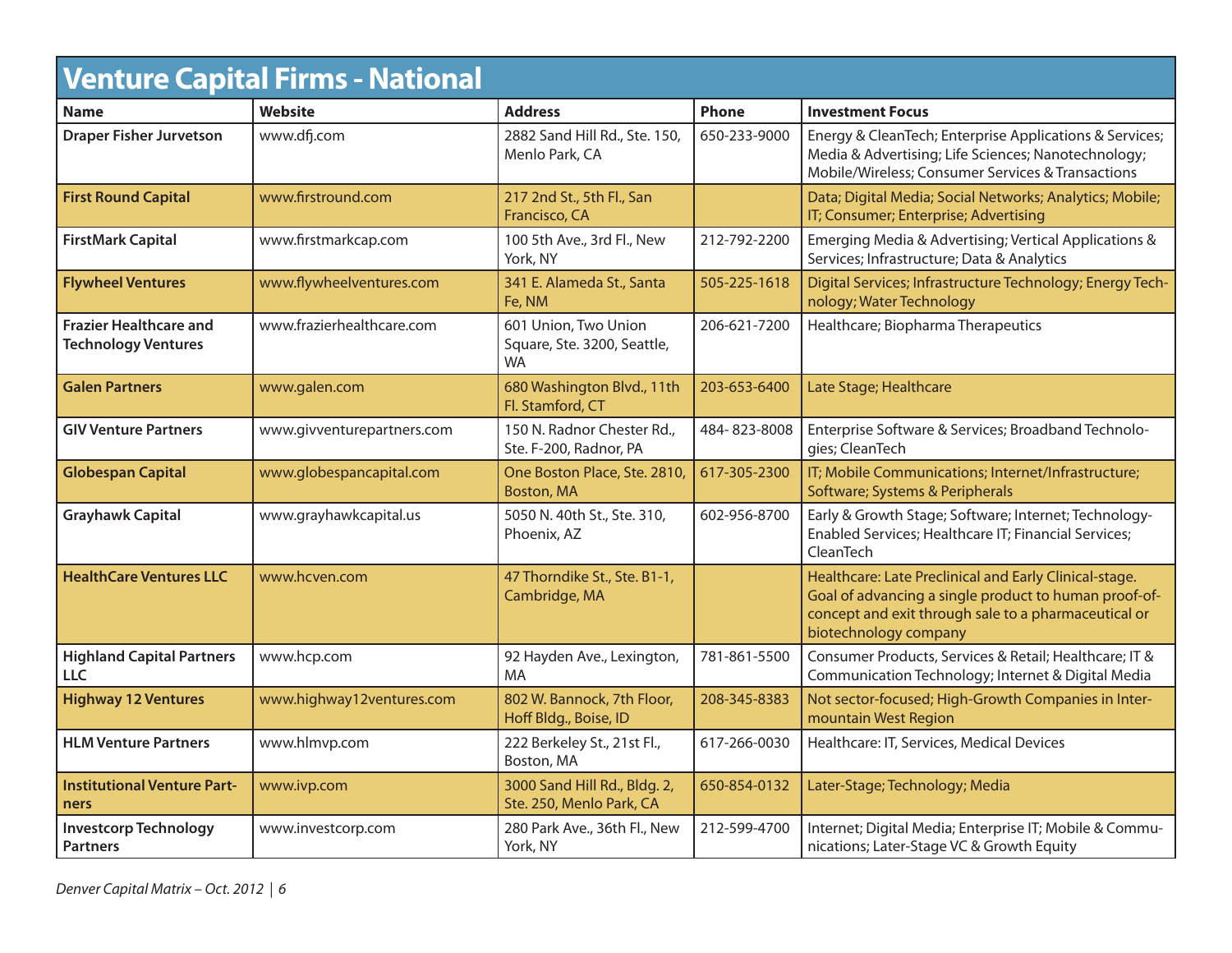| <b>Venture Capital Firms - National</b>               |                         |                                                          |              |                                                                                                                                                           |  |
|-------------------------------------------------------|-------------------------|----------------------------------------------------------|--------------|-----------------------------------------------------------------------------------------------------------------------------------------------------------|--|
| <b>Name</b>                                           | <b>Website</b>          | <b>Address</b>                                           | <b>Phone</b> | <b>Investment Focus</b>                                                                                                                                   |  |
| <b>Khosla Ventures</b>                                | www.khoslaventures.com  | 3000 Sand Hill Rd., Bldg. 3,<br>Ste. 190, Menlo Park, CA | 650-376-8500 | <b>IT</b> ; CleanTech                                                                                                                                     |  |
| <b>Kleiner Perkins Caufield &amp;</b><br><b>Byers</b> | www.kpcb.com            | 2750 Sand Hill Rd., Menlo<br>Park, CA                    | 650-233-2750 | Seed, Early, & Growth Stage; Digital; GreenTech; Life<br>Sciences                                                                                         |  |
| <b>Mercato Partners</b>                               | www.mercatopartners.com | 6550 South Millrock Dr., Ste.<br>125, Salt Lake City, UT | 801-220-0055 | High Growth Technology; Consumer Businesses; \$5-<br>50M in revenues                                                                                      |  |
| <b>Mohr Davidow Ventures</b>                          | www.mdv.com             | 3000 Sand Hill Rd., 3-290,<br>Menlo Park, CA             | 650-854-7236 | IT; Life Sciences; CleanTech                                                                                                                              |  |
| <b>Morgenthaler Ventures</b>                          | www.morgenthaler.com    | 2710 Sand Hill Rd. Ste. 100,<br>Menlo Park, CA           | 650-388-7600 | IT: Internet Services; Mobile Platform Services; Enter-<br>prise Services; Life Sciences: Biotech, Medical Devices;<br><b>Healthcare Services</b>         |  |
| <b>New Enterprise Associates,</b><br>Inc.             | www.nea.com             | 2490 Sand Hill Rd., Menlo<br>Park, CA                    | 650-854-9499 | IT; Healthcare; Energy Technology                                                                                                                         |  |
| <b>New Venture Partners</b>                           | www.nvpllc.com          | 430 Mountain Ave., Murray<br>Hill, NJ                    | 908-464-0900 | <b>Corporate Technology Spin-outs</b>                                                                                                                     |  |
| <b>New World Ventures</b>                             | www.newworldvc.com      | 111 S. Wacker Dr., Ste. 4000,<br>Chicago, IL             | 312-447-6000 | Commerce Technologies; Enterprise Applications;<br>Interactive Health; Social, Mobile & Internet Technology;<br>Energy IT                                 |  |
| <b>North Bridge Venture</b><br><b>Partners</b>        | www.nbvp.com            | 2755 Campus Dr., Ste. 165,<br>San Mateo, CA              | 650-357-0004 | Communications & Infrastructure; Software; Materials;<br>Healthcare; Digital Media                                                                        |  |
| <b>Novak Biddle Venture</b><br><b>Partners</b>        | www.novakbiddle.com     | 7501 Wisconsin Ave., Ste.<br>1380-E, Bethesda, MD        | 240-497-1910 | Early Stage IT                                                                                                                                            |  |
| <b>Oak Investment Partners</b>                        | www.oakinv.com          | 901 Main Ave., Ste. 600,<br>Norwalk, CT                  | 203-226-8346 | Clean Energy; Financial Services Technology; Health-<br>care; Information Technology; Internet; Consumer                                                  |  |
| <b>OrbiMed</b>                                        | www.orbimed.com         | 601 Lexington Ave., 54th Fl.,<br>New York, NY            | 212-739-6400 | All Sectors of Healthcare; Biotechnology; Medical De-<br>vices                                                                                            |  |
| <b>Polaris Venture Partners</b>                       | www.polarisventures.com | 1000 Winter St., Ste. 3350,<br>Waltham, MA               | 781-290-0770 | Seed, Early-Stage: Technology; Life Sciences; Estab-<br>lished: Technology; Healthcare; Manufacturing; Media;<br><b>Communications; Business Services</b> |  |
| <b>PrairieGold Venture Part-</b><br>ners              | www.pgvp.com            | 5708 S. Remington Pl., #600,<br>Sioux Falls, SD          | 605-275-2999 | Early Stage; Life Sciences; GreenTech                                                                                                                     |  |
| <b>QED Investors</b>                                  | www.qedinvestors.com    | Atlanta, GA                                              | 404-601-3420 | Seed, Early, & Middle Stage; Internet; Information Tech-<br>nology                                                                                        |  |
| <b>SAIL Capital Partners, LLC</b>                     | www.sailcapital.com     | 3161 Michelson Dr., Ste. 750,<br>Irvine, CA              | 949-398-5100 | Energy; Water; Green Innovation                                                                                                                           |  |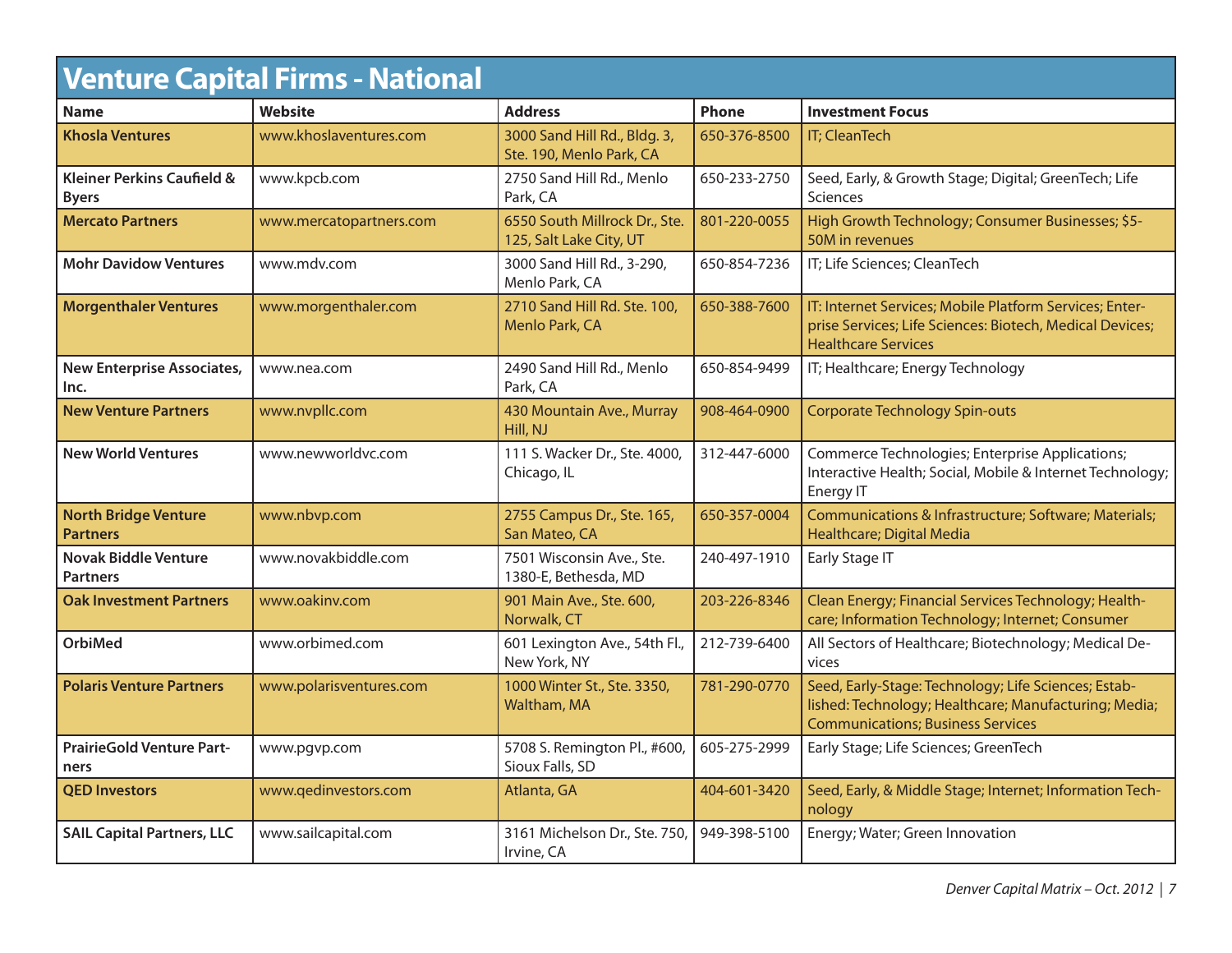| <b>Venture Capital Firms - National</b> |                                                               |                                                                |              |                                                                                                                                                          |  |
|-----------------------------------------|---------------------------------------------------------------|----------------------------------------------------------------|--------------|----------------------------------------------------------------------------------------------------------------------------------------------------------|--|
| <b>Name</b>                             | Website                                                       | <b>Address</b>                                                 | <b>Phone</b> | <b>Investment Focus</b>                                                                                                                                  |  |
| <b>SAP Ventures</b>                     | www.sapventures.com                                           | 3412 Hillview Ave., Palo<br>Alto, CA                           | 650-849-3996 | <b>Growth Stage Information Technology</b>                                                                                                               |  |
| <b>Second Avenue Partners</b>           | www.secondave.com                                             | 1301 2nd Ave., Ste. 2850,<br>Seattle, WA                       | 206-332-1200 | Early Stage; High Tech Emerging Internet Businesses                                                                                                      |  |
| <b>Sigma Partners</b>                   | www.sigmapartners.com                                         | 20 Custom House St., Ste.<br>830, Boston, MA                   | 617-330-7872 | Early Stage; Software; Communications; Semiconduc-<br>tors; Storage; Mobile Computing; Electronics; Infrastruc-<br>ture; Software; Internet Services     |  |
| Signal Lake Management,<br><b>LLC</b>   | www.signallake.com                                            | 606 Post Rd. East, Ste. 667,<br>Westport, CT                   | 203-454-1133 | Early Stage; Broadband Telecom; Networking Infrastruc-<br>ture                                                                                           |  |
| <b>SoftTech VC</b>                      | www.softtechvc.com                                            | 395 Page Mill Rd., Ste. 110,<br>Palo Alto, CA                  | 650-688-1801 | Gaming; Social Media; Real-Time Web & Commerce;<br>Cloud Services & Infrastructure; Mobile Services & Infra-<br>structure; Search, Local, & Monetization |  |
| Susquehanna Growth<br><b>Equity</b>     | www.sgep.com                                                  | 401 City Ave., Ste. 612, Bala<br>Cynwyd, PA                    | 610-617-2600 | Software & Internet; Payments & Transactions Process-<br>ing; Capital Markets Technology; Financial Services; IT                                         |  |
| <b>Sutter Hill Ventures</b>             | www.shv.com                                                   | 755 Page Mill Rd., Ste.<br>A-200, Palo Alto, CA                | 650-493-5600 | <b>Technology</b>                                                                                                                                        |  |
| <b>Technology Partners</b>              | www.technologypartners.com                                    | 550 University Ave., Palo<br>Alto, CA                          | 650-289-9000 | CleanTech; Life Sciences                                                                                                                                 |  |
| <b>TTV Capital</b>                      | www.ttvcapital.com                                            | Promenade II, 1230<br>Peachtree St., Ste. 1150,<br>Atlanta, GA | 404-347-8400 | <b>Financial Services Technology</b>                                                                                                                     |  |
| <b>Valhalla Partners</b>                | www.vallhallpartners.com                                      | 8000 Towers Crescent Dr.,<br>Ste. 1050, Vienna, VA             | 703-448-1400 | Digital Media; Next Generation Infrastructure; Technol-<br>ogy Buy Outs and Spin Outs                                                                    |  |
| <b>Versant Ventures</b>                 | www.versantventures.com                                       | 3000 Sand Hill Rd., Bldg. 4,<br>Ste. 210, Menlo Park, CA       | 650-233-7877 | Life Sciences; Medical Devices; Biopharmaceuticals                                                                                                       |  |
| <b>Village Ventures</b>                 | www.villageventures.com                                       | 1 Bank St., 2nd Fl., William-<br>stown, MA                     | 413-458-1100 | Financial Services; Media                                                                                                                                |  |
|                                         | *SOURCE: National Venture Capital Association, S&P Capital IQ |                                                                |              |                                                                                                                                                          |  |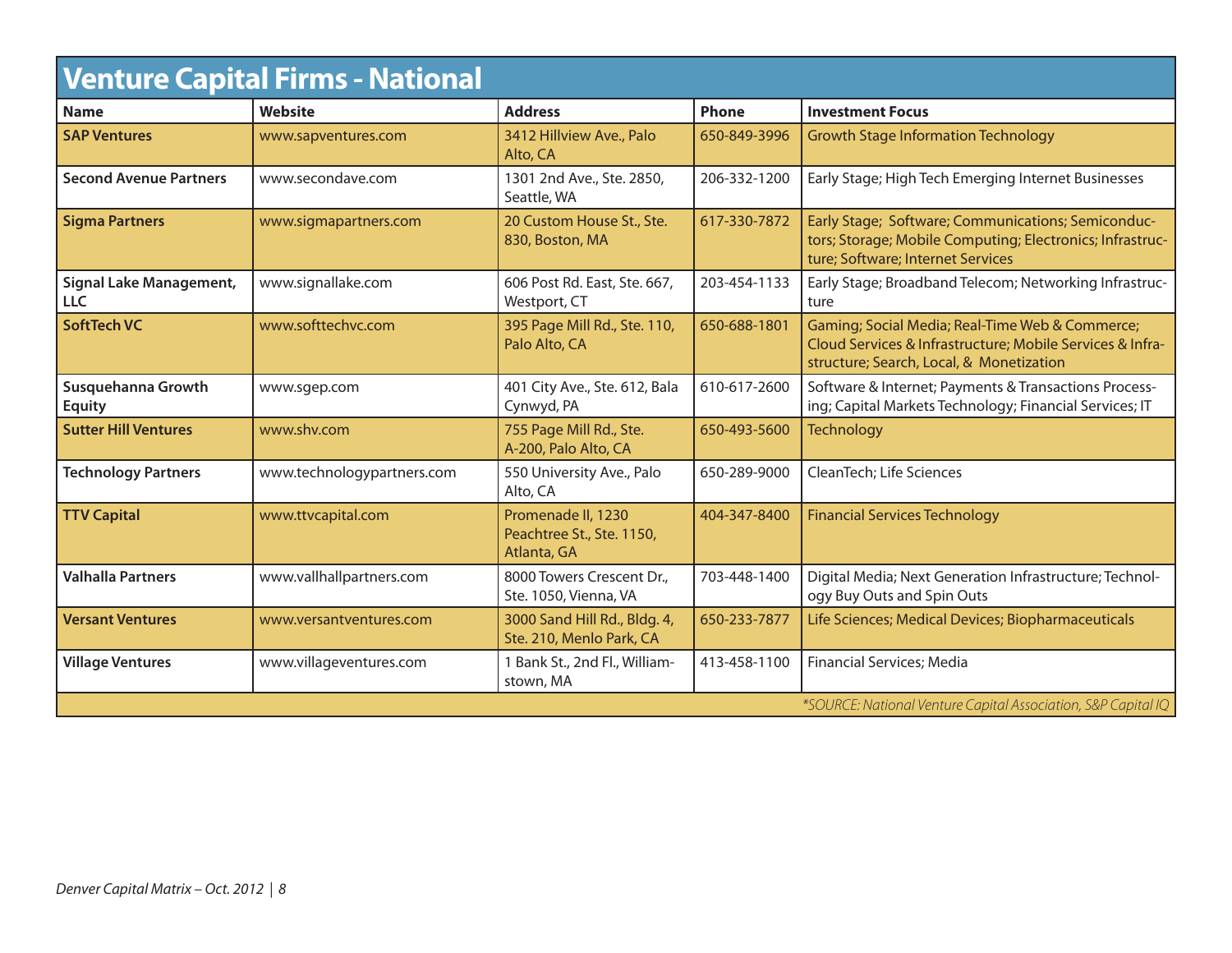| <b>Private Equity Firms - Colorado</b>  |                                      |                                                       |              |                                                                                                                                                                                                                                                                                                                   |
|-----------------------------------------|--------------------------------------|-------------------------------------------------------|--------------|-------------------------------------------------------------------------------------------------------------------------------------------------------------------------------------------------------------------------------------------------------------------------------------------------------------------|
| <b>Name</b>                             | <b>Website</b>                       | <b>Address</b>                                        | <b>Phone</b> | <b>Investment Focus</b>                                                                                                                                                                                                                                                                                           |
| <b>Altitude Funds</b>                   | www.altitudefunds.com                | 175 Mercado St., Durango,<br>CO.                      | 970-764-6300 | Energy; Technology & Software; Telecommunications &<br>Media; Consumer Products & Services; Government &<br>Defense; Life Sciences; Distressed opportunities. Spon-<br>sors and manages premier private equity partnerships<br>on behalf of the GF Private Equity Group, LLC of the<br>Southern Ute Indian Tribe. |
| <b>Back Country Capital</b>             | www.backcountrycapital.com           | 1616 17th St., Ste. 376,<br>Denver, CO                | 720-443-2030 | \$5-\$60M revenue; Owner/operator seeking liquidity<br>and/or exit; Long term, operationally focused view;<br>Business-to-business service companies                                                                                                                                                              |
| <b>BaseCamp Capital, LLC</b>            | www.basecampcapital.com              | 2401 15th St., Ste. 350,<br>Denver, CO                | 303-468-0525 | Real Estate; Technology & Telecom; Outdoor Industry                                                                                                                                                                                                                                                               |
| <b>Bow River Capital</b>                | www.bowrivercapital.com              | 1490 Lafayette St., Ste. 400,<br>Denver, CO           | 303-861-8466 | Lower middle market; Prospective investments must<br>have strong products or services, a defined market ni-<br>che and the potential for significant growth in revenue<br>and cash flow                                                                                                                           |
| <b>Braddock Holdings Com-</b><br>pany   | www.braddockholdings.com             | 1200 17th St., Ste. 880,<br>Denver, CO                |              | <b>Financial Services Industry</b>                                                                                                                                                                                                                                                                                |
| <b>Cactus Capital</b>                   | www.cactuscapitalpartners.com        | 25 Downing St., Denver, CO                            | 970-274-6716 | Service businesses; Light or niche manufacturing; Value<br>added distribution companies                                                                                                                                                                                                                           |
| <b>Cheyenne Capital</b>                 | www.cheynnefund.com                  | 1430 Wynkoop St., Ste. 200,<br>Denver, CO             | 303-454-5453 | Manufacturing; Financial Services; Business Services;<br>Consumer Products & Services; Media; Energy                                                                                                                                                                                                              |
| <b>Colorado Financial Hol-</b><br>dings | www.coloradofinancialhodings.<br>com | 2595 Canyon Blvd, Ste. 420,<br>Boulder, CO            | 303-962-4900 | Relatively unusual asset classes; Illiquid Investments;<br>Distressed growth situations                                                                                                                                                                                                                           |
| <b>Consumer Capital Partners</b>        | www.consumercp.com                   | 1515 Arapahoe St., Tower 1,<br>10th Fl., Denver, CO   | 303-592-3800 | Restaurant; Beverage; Leisure; Personal Care                                                                                                                                                                                                                                                                      |
| <b>Cornerstone Holdings, LLC</b>        | www.cstoneholdings.com               | 385 Interlocken Crescent,<br>Ste. 250, Broomfield, CO | 303-410-2510 | Middle Market; Niche markets; Recapitalizations, LBOs &<br>MBOs, growth capital                                                                                                                                                                                                                                   |
| <b>Deer Creek Group, LLC</b>            | www.deercreekgroup.com               | 3680 Hoyt Ct., Wheat Ridge,<br>C <sub>O</sub>         |              | Small & Middle Market; Industrial & Transportation<br><b>Related</b>                                                                                                                                                                                                                                              |
| <b>Excellere Partners</b>               | www.excellerepartners.com            | 100 Fillmore St., Ste. 300,<br>Denver, CO             | 303-765-2400 | Business Services; Education & Training; Healthcare;<br>Industrial Technology & Services; Specialty Food                                                                                                                                                                                                          |
| <b>FirstCity Crestone</b>               | www.fccrestone.com                   | 5347 S. Valentia Wy.,<br>Greenwood Village, CO        | 720-407-4401 | Special situations investments in a variety of lower<br>middle market assets; Financial or operational distress;<br>Unique or difficult to value assets; Rapid closing times;<br>Unconventional deal structures                                                                                                   |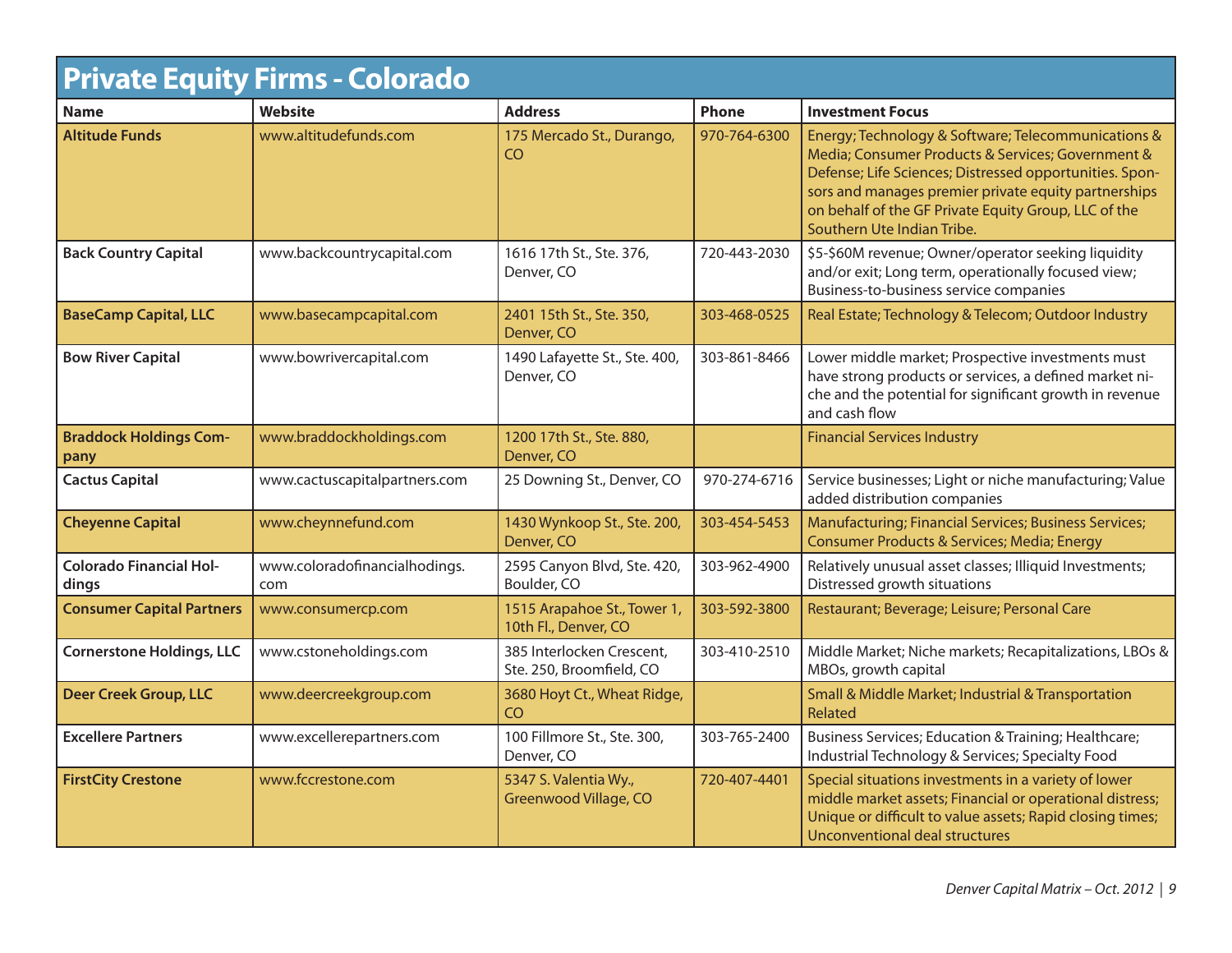|                                               | <b>Private Equity Firms - Colorado</b> |                                                     |              |                                                                                                                                                                                                                                           |
|-----------------------------------------------|----------------------------------------|-----------------------------------------------------|--------------|-------------------------------------------------------------------------------------------------------------------------------------------------------------------------------------------------------------------------------------------|
| <b>Name</b>                                   | <b>Website</b>                         | <b>Address</b>                                      | Phone        | <b>Investment Focus</b>                                                                                                                                                                                                                   |
| <b>Fisher Capital Partners, Ltd.</b>          | www.fisher-capital.com                 | 7887 E. Belleview Ave., Ste.<br>810, Englewood, CO  | 303-414-9900 | Niche Businesses; Talented & Developed Management<br>Team; Traditional Businesses & Real Estate                                                                                                                                           |
| <b>GF Private Equity Group,</b><br><b>LLC</b> | www.gfprivateequity.com                | 175 Mercado St., Ste. 201,<br>Durango, CO           | 970-764-6300 | Onshore North American Oil & Gas; invests capital<br>provided by the Southern Ute Growth Fund on behalf<br>of the Southern Ute Indian Tribe                                                                                               |
| <b>Greenmont Capital Part-</b><br>ners        | www.greenmontcapital.com               | 1634 Walnut St., Ste. 301,<br>Boulder, CO           | 303-444-0599 | Branded Consumer Products: Food & Beverage, Natural<br>Products; Alternative Energy; CleanTech                                                                                                                                            |
| <b>The Gores Group</b>                        | www.gores.com                          | 6260 Lookout Rd., Boulder,<br>CO                    | 303-531-3100 | Technology; Telecommunications; Business Services;<br>Industrial; Healthcare; Media; Consumer & Retail                                                                                                                                    |
| <b>Grey Mountain Partners,</b><br><b>LLC</b>  | www.greymountain.com                   | 1470 Walnut St., Ste. 400,<br>Boulder, CO           | 303-449-5692 | Family-held businesses, entrepreneur-backed com-<br>panies, corporate carve-outs, management buyouts,<br>financial restructurings, operational turnarounds, take-<br>-privates                                                            |
| <b>Highline Equity Partners</b>               | www.highlineequitypartners.com         | Denver, CO                                          | 303-522-6687 | Buyout, mature, middle markets, recapitalization, gro-<br>wth investments; \$2-6M EBITDA                                                                                                                                                  |
| <b>Iron Gate Capital LLC</b>                  | www.irongatecapital.com                | 363 Centennial Pkwy., Ste.<br>240, Louisville, CO   | 303-395-1335 | Bottom-up strategy across multiple industries & stages;<br>Company specific; \$750K-\$5M as the lead or as a co-<br>-investor                                                                                                             |
| <b>J2 Partners</b>                            | www.j2partners.com                     | 2595 Canyon Blvd., Ste. 420,<br><b>Boulder, CO</b>  | 303-962-4950 | Western United States; Manufacturing; Distribution &<br><b>Business Services;</b>                                                                                                                                                         |
| <b>Keating Capital</b>                        | www.keatingcapital.com                 | 5251 DTC Pkwy., Ste. 1100,<br>Greenwood Village, CO | 720-889-0139 | Micro-cap and small-cap companies that are committed<br>to and capable of becoming public; CleanTech; Internet<br>& Software; Technology                                                                                                  |
| <b>KRG Capital</b>                            | www.krgcapital.com                     | 1800 Larimer St., Ste. 2200,<br>Denver, CO          | 303-390-5001 | Healthcare Services, MedTech & Life Sciences; Adverti-<br>sing & Marketing; Industrials/Specialty Manufacturing;<br>Construction; Business & Industrial Services; Energy;<br>Transportation; Aerospace Defense; Packaging & Labe-<br>ling |
| <b>KSL Capital Partners</b>                   | www.kslcapital.com                     | 100 Fillmore St., Ste. 600,<br>Denver, CO           | 720-284-6400 | Travel & Leisure                                                                                                                                                                                                                          |
| <b>Lion Equity Partners</b>                   | www.lionequity.com                     | 3033 E. 1st Ave., Ste. 408,<br>Denver, CO           | 303-847-4100 | Small to Middle Market; Business Services; Manufac-<br>turing; Software; Telecommunications; Distribution;<br><b>Healthcare; Transportation</b>                                                                                           |
| <b>Mantucket Capital</b>                      | www.mantucket.com                      | 5251 DTC Pkwy., Ste. 995,<br>Greenwood Village, CO  | 303-397-8888 | Wide ranging transaction types and size; Wide industry<br>focus                                                                                                                                                                           |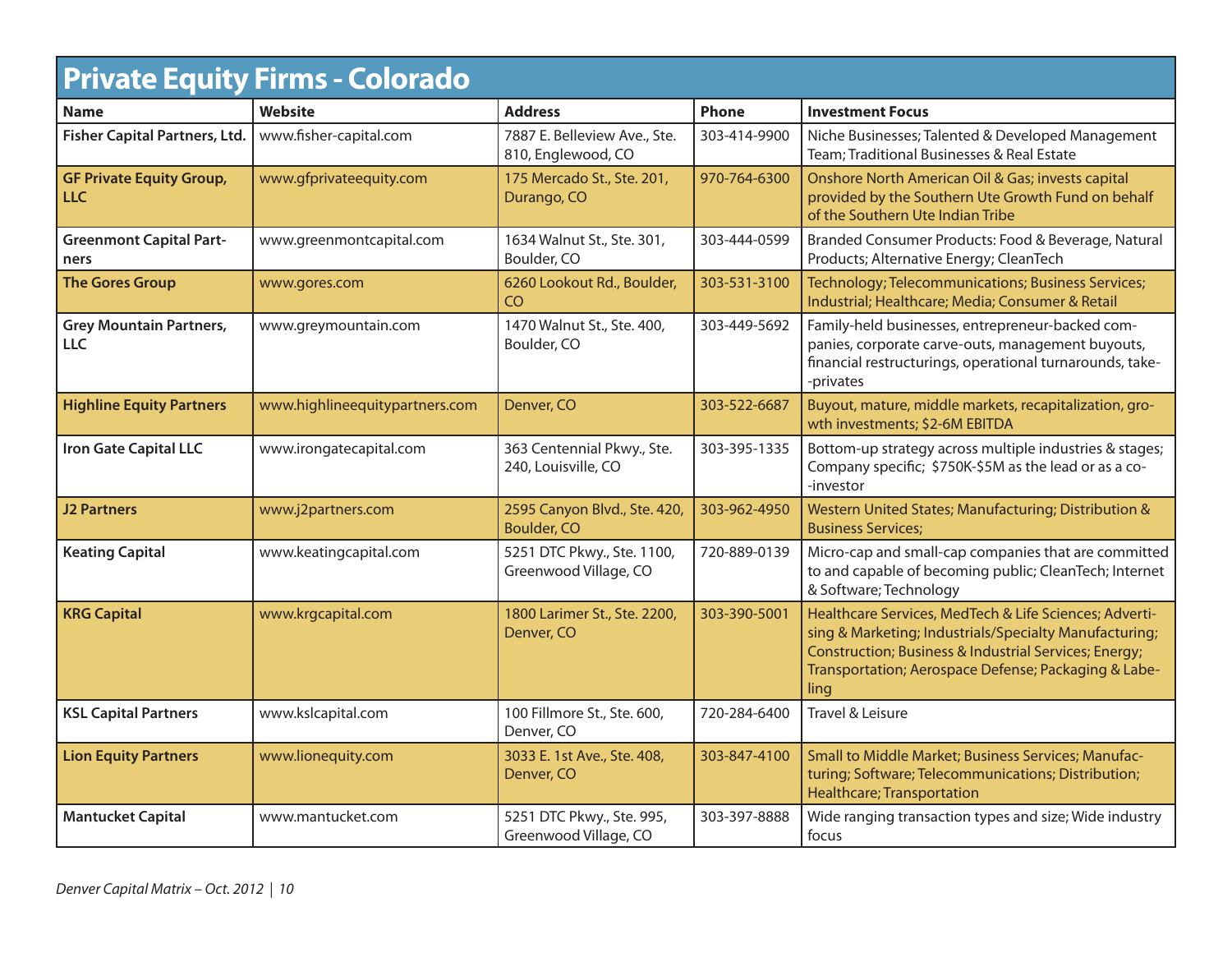| <b>Private Equity Firms - Colorado</b>  |                             |                                                    |              |                                                                                                                                                                                                                                    |
|-----------------------------------------|-----------------------------|----------------------------------------------------|--------------|------------------------------------------------------------------------------------------------------------------------------------------------------------------------------------------------------------------------------------|
| <b>Name</b>                             | <b>Website</b>              | <b>Address</b>                                     | Phone        | <b>Investment Focus</b>                                                                                                                                                                                                            |
| <b>Pine St. Growth Partners</b>         | www.pineSt.gp.com           | 1550 Larimer St., Ste. 118,<br>Denver, CO          | 720-340-1797 | Lower middle market; Leveraged and management<br>buyouts; Recapitalizations; Niche Manufacturing; Value-<br>-Added distribution; Specialty industrial products &<br><b>services</b>                                                |
| <b>Point B Capital</b>                  | www.pointbcap.com           | 1637 Wazee St., Ste. 200,<br>Denver, CO            | 206-577-7221 | Capture value and leverage the relationships that Point<br>B has developed                                                                                                                                                         |
| <b>Platte River Equity</b>              | www.platteriverventures.com | 200 Fillmore St., Ste 200,<br>Denver, CO           | 303-292-7300 | Aerospace Manufacturing & Services; Industrial Pro-<br>ducts & Services; Metals, Chemicals & Natural Resour-<br>ces; Energy                                                                                                        |
| <b>Raindrop Partners</b>                | www.raindroppartners.com    | 3216 Tejon St., Denver, CO                         | 303-549-7193 | High growth operating companies; Energy Efficiency;<br>Wholesale & Distribution; Manufacturing; Business &<br>Consumer Services; Consumer Staples & Food; Real<br>Estate; Construction; Minerals & Mining; Water Conser-<br>vation |
| <b>Red Cloud Capital</b>                | www.redcloudcapital.com     | 1331 17th St., Ste. 812,<br>Denver, CO             | 720-544-6262 | Buy and build consolidation in fragmented industries;<br>Growth Capital to execute an expansion strategy                                                                                                                           |
| <b>Revelry Brands</b>                   | www.revelrybrands.com       | 2737 Mapleton Ave., Boul-<br>der, CO               |              | Unique, innovative businesses; Natural Foods; Consu-<br>mer Products                                                                                                                                                               |
| <b>SDR Ventures</b>                     | www.sdrventures.com         | 6500 E. Hampden Ave., Ste.<br>202, Denver, CO      | 720-221-9220 | Lower Middle Market; Manufacturing; Distribution;<br><b>Business Services</b>                                                                                                                                                      |
| <b>Silver Peak Partners</b>             | www.silverpeakpartners.com  | 1390 Lawrence St., Ste. 200,<br>Denver, CO         | 303-475-4165 | Infrastructure; Environmental & Recycling; Aerospace &<br>Defense; Niche/Precision Manufacturing; Agriculture                                                                                                                      |
| <b>SFC Energy Management,</b><br>L.P.   | www.sfcepartners.com        | 1225 17th St., Ste. 2575,<br>Denver, CO            | 303-893-5007 | Energy                                                                                                                                                                                                                             |
| <b>Stolberg Equity Partners</b><br>LLC. | www.stolbergpartners.com    | 370 17th St., Ste. 3650,<br>Denver, CO             | 303-592-4900 | Experienced CEOs & Management Teams                                                                                                                                                                                                |
| <b>Triple Creek Capital</b>             | www.triplecreekcapital.com  | 1811 Pearl St., Boulder, CO                        | 303-709-1051 | Recurring revenue customer base; Large & growing<br>market; Stable industry with limited technology risk                                                                                                                           |
| <b>Vestar Capital Partners</b>          | www.vestarcapital.com       | 1225 17th St., Ste. 1660,<br>Denver, CO            | 303-292-6300 | Middle-market management buyouts and growth capi-<br>tal investments                                                                                                                                                               |
| <b>Volante Capital LLC</b>              | www.volantecapital.com      | 5299 DTC Blvd., Ste. 800,<br>Greenwood Village, CO | 303-457-5730 | <b>Healthcare Services</b>                                                                                                                                                                                                         |
|                                         | *SOURCE: S&P Capital IQ     |                                                    |              |                                                                                                                                                                                                                                    |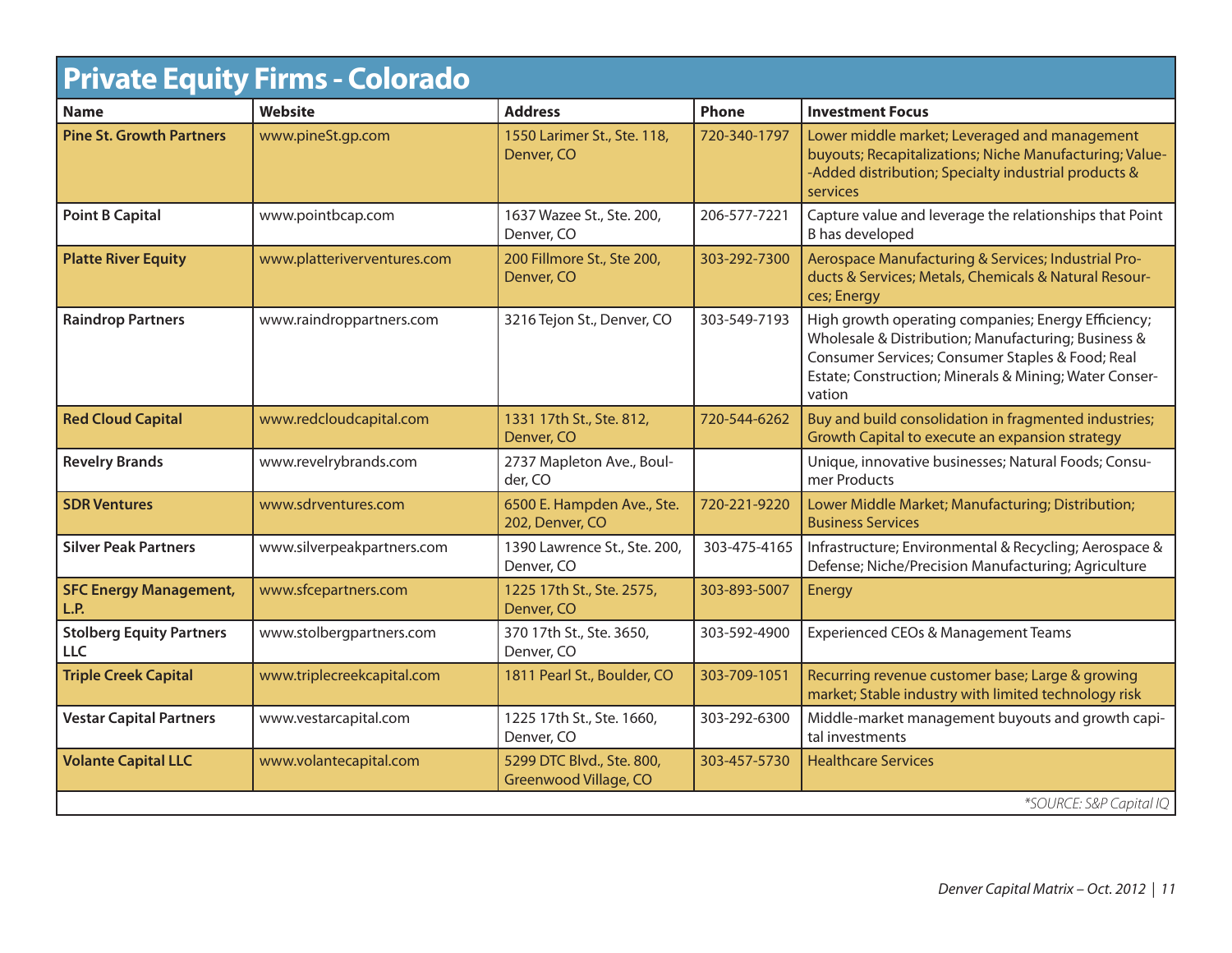| <b>Private Equity Firms - National</b>        |                                                    |                                                                       |              |                                                                                                                                                                                                                                                                                       |
|-----------------------------------------------|----------------------------------------------------|-----------------------------------------------------------------------|--------------|---------------------------------------------------------------------------------------------------------------------------------------------------------------------------------------------------------------------------------------------------------------------------------------|
| <b>Name</b>                                   | Website                                            | <b>Address</b>                                                        | <b>Phone</b> | <b>Investment Focus</b>                                                                                                                                                                                                                                                               |
| <b>Abingworth LLP</b>                         | www.abingworth.com                                 | 3000 Sand Hill Rd., B4-135,<br>Menlo Park, CA                         | 650-926-0600 | Life Sciences; Healthcare                                                                                                                                                                                                                                                             |
| <b>ABRY Partners</b>                          | www.abry.com                                       | 111 Huntington Ave., Bos-<br>ton, MA                                  | 617-859-2959 | Media; Communications; Business & Information Ser-<br>vices                                                                                                                                                                                                                           |
| <b>Adams St. Partners LLC</b>                 | www.adamsSt.partners.com                           | One North Wacker Dr., Ste.<br>2200, Chicago, IL                       | 312-553-7890 | Technology: Internet, Software, Business Services,<br>CleanTech, Financial, Communications, Components;<br>Life Sciences: Medical Devices, Biopharmaceuticals                                                                                                                         |
| <b>Alara Capital</b>                          | www.alaracap.com                                   | 6300 Bridgepoint Pkwy.,<br>Building 1, Ste. 500, Austin,<br><b>TX</b> | 512-795-5893 | Semiconductors; Communications; Software; Digital<br>Media; Wireless; Undercapitalized technology compa-<br>nies; Distressed venture capital; Early stage ventures;<br>Technology spin-outs; Growth Equity; Activist investing<br>in small capitalization public technology companies |
| <b>Aldine Capital Partners</b>                | www.aldinecapital.com                              | 30 W. Monroe St., Ste. 1310,<br>Chicago, IL                           | 312-346-3950 | Lower middle market; 3+ years of successful operation;<br>Buyouts; Acquisitions financings; Shareholder liquidity<br>events; Recapitalizations;<br><b>Growth financings</b>                                                                                                           |
| Angelo, Gordon & Co.                          | www.angelogordon.com                               | 245 Park Ave., New York, NY                                           | 212-692-2000 | Non-Traditional Investments                                                                                                                                                                                                                                                           |
| <b>Avenue Capital Group</b>                   | www.avenuecapital.com                              | 399 Park Ave., 6th Fl., New<br>York, NY                               | 212-878-3500 | Distressed & Undervalued Equity Opportunities                                                                                                                                                                                                                                         |
| <b>Battery Ventures</b>                       | www.battery.com                                    | Reservoir Woods, 930 Winter<br>St., Ste. 2500, Waltham, MA            | 781-478-6600 | Software; Financial Services; Tech-enabled Businesses;<br>IT; Communications; Internet & Digital Media; Industrial<br>Technology                                                                                                                                                      |
| <b>Bruckman, Rosser, Sherrill</b><br>& Co.    | www.brs.com                                        | 126 E. 56th St., 29th Fl., New<br>York, NY                            | 212-521-3700 | Consumer Products & Services; Restaurants; Specialty<br><b>Retail; Commercial Products &amp; Services</b>                                                                                                                                                                             |
| <b>Capital Partners</b>                       | www.capitalpartners.com                            | 8 Greenwich Office Park,<br>Greenwich, CT                             | 203-625-0770 | Small & Mid-sized; Manufacturing; Distribution; Busi-<br>ness Services; Franchises; Education; Food                                                                                                                                                                                   |
| <b>Catterton Partners Corpo-</b><br>ration    | www.cpequity.com                                   | 599 West Putnam Ave.,<br>Greenwich, CT                                | 203-629-4901 | <b>Middle Market Consumer Sector</b>                                                                                                                                                                                                                                                  |
| <b>CCMP Capital Advisors, LLC</b>             | www.ccmpcapital.com                                | 245 Park Ave., 16th Fl., New<br>York, NY                              | 212-600-9600 | Consumer, Retail & Media; Industrial; Energy; Healthcare                                                                                                                                                                                                                              |
| <b>Chesapeake NG Ventures</b>                 | www.chk.com/affiliates/chesa-<br>peake-ng-ventures | 6100 N. Western Ave., Okla-<br>homa City, OK                          | 405-935-3500 | Natural Gas Infrastructure & Technology                                                                                                                                                                                                                                               |
| <b>CIVC Partners</b>                          | www.civc.com                                       | 191 North Wacker Dr., Ste.<br>1100, Chicago, IL                       | 312-873-7300 | Middle Market Companies; Business Services; Financial<br>Services                                                                                                                                                                                                                     |
| <b>Clayton, Dubilier, &amp; Rice,</b><br>Inc. | www.cdr-inc.com                                    | 375 Park Ave., 18th Fl., New<br>York, NY                              | 212-407-5200 | Long-term Collaboration; "Hybrid" investment fund: col-<br>laborates with large existing investment firms                                                                                                                                                                             |

Denver Capital Matrix – Oct. 2012 | 12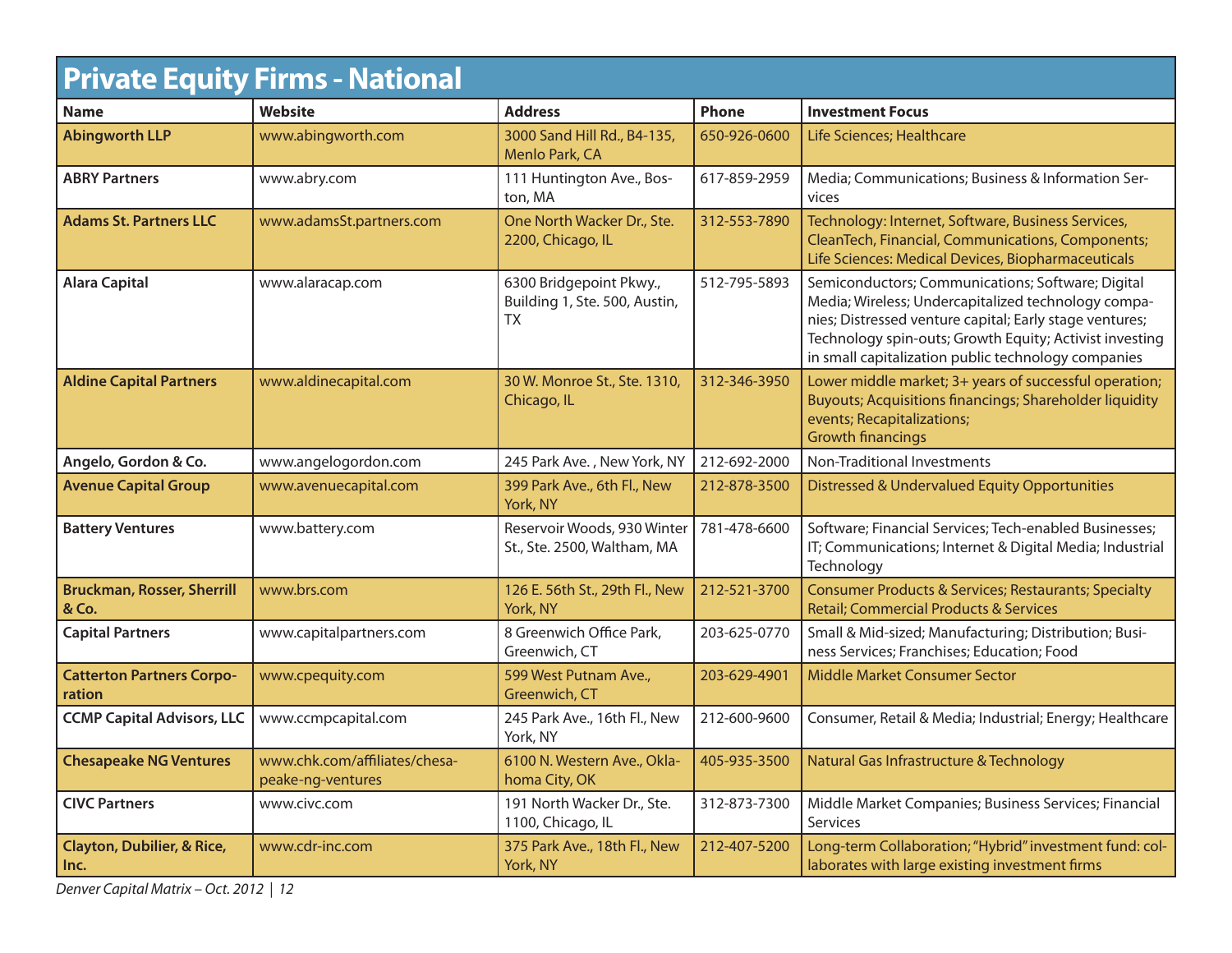| <b>Private Equity Firms - National</b>                |                                       |                                                        |              |                                                                                                                                                                                                                                           |  |
|-------------------------------------------------------|---------------------------------------|--------------------------------------------------------|--------------|-------------------------------------------------------------------------------------------------------------------------------------------------------------------------------------------------------------------------------------------|--|
| <b>Name</b>                                           | <b>Website</b>                        | <b>Address</b>                                         | Phone        | <b>Investment Focus</b>                                                                                                                                                                                                                   |  |
| <b>Cowen Capital</b>                                  | www.cowen.com                         | 599 Lexington Ave., New<br>York, NY                    | 646-562-1000 | Aerospace, Defense & Industrials; Clean Technology;<br>Consumer; Healthcare; Technology; Telecommunica-<br>tions; Financial Sponsor                                                                                                       |  |
| <b>EnCap Investments</b>                              | www.encapinvestments.com              | 1100 Louisiana St., Houston,<br>ТX                     | 713-659-6100 | Oil & Gas                                                                                                                                                                                                                                 |  |
| <b>Encore Consumer Capital</b>                        | www.encoreconsumercapital.com         | 100 California St., Ste. 1400,<br>San Francisco, CA    | 415-296-9850 | Consumer Products: Food & Beverage; Health & Beauty<br>Care; Pet Food & Pet Products; Direct Selling; Automo-<br>tive Aftermarket; Infant & Children's Products; House-<br>hold Products<br><b>Environmental and Sustainable Products</b> |  |
| <b>Energy Capital Partners</b>                        | www.ecpartners.com                    | 11943 El Camino Real, Ste.<br>220, San Diego, CA       |              | North America Energy Infrastructure; Power Generation;<br><b>Electric Transmission; Midstream Gas</b>                                                                                                                                     |  |
| <b>Energy Trust Partners</b>                          | www.energytrustpartners.com           | 551 Fifth Ave., 27th Fl., New<br>York, NY              | 212-557-0875 | Oil & Gas                                                                                                                                                                                                                                 |  |
| <b>Equity Group Investments,</b><br><b>LLC</b>        | www.egizell.com                       | 2 North Riverside Plaza, Ste.<br>600, Chicago, IL      | 312-454-1800 | Distressed; Turnaround; primarily Real Estate                                                                                                                                                                                             |  |
| <b>Firelake Capital</b>                               | www.firelakecapital.com               | 575 High St., Ste. 330, Palo<br>Alto, CA               | 650-321-0880 | Early stage CleanTech; Alternative Energy; Water; Mate-<br>rial Sciences; Global Supply Chains                                                                                                                                            |  |
| <b>Firemen Capital Partners</b>                       | www.firemancapital.com                | 800 Boylston St., 24th Fl.,<br>Boston, MA              | 617-671-0555 | <b>Consumer Focused Companies</b>                                                                                                                                                                                                         |  |
| <b>FTV Capital</b>                                    | www.ftvcapital.com                    | 555 California St., Ste. 2900,<br>San Francisco, CA    | 415-229-3000 | Business Services; Financial Services; Payments & Trans-<br>action Processing; Technology                                                                                                                                                 |  |
| <b>GE Energy Financial Ser-</b><br>vices              | www.geenergyfinancialservices.<br>com | 800 Long Ridge Rd., Stam-<br>ford, CT                  |              | Essential, long-lived, & capital-intensive energy assets                                                                                                                                                                                  |  |
| <b>General Catalyst Partners</b>                      | www.generalcatalyst.com               | 20 University Rd., 4th Fl.,<br>Cambridge, MA           | 617-234-7000 | Clean Energy; Consumer, New Media, & Internet; Soft-<br>ware, Systems, & Services                                                                                                                                                         |  |
| <b>Generation Investment</b><br><b>Management LLP</b> | www.generationim.com                  | 1 Bryant Park, 48th Fl., New<br>York, NY               | 212-584-3650 | Long term Investing; Sustainability; Client Alignment                                                                                                                                                                                     |  |
| <b>GI Partners</b>                                    | www.gipartners.com                    | 2180 Sand Hill Rd., Ste. 210,<br>Menlo Park, CA        | 650-233-3600 | Asset-backed businesses & properties; IT Services; Spe-<br>cialty Healthcare & Education; Leisure; Commercial Real<br>Estate; Hospitality; Retail & Financial Services                                                                    |  |
| <b>Golden Gate Capital</b>                            | www.goldengatecap.com                 | One Embarcadero Center,<br>39th Fl., San Francisco, CA | 415-983-2700 | Software & IT; Semiconductors; Electronics; Restaurants,<br>Retail; Financial Services & Business Services; Industrials;<br>Security                                                                                                      |  |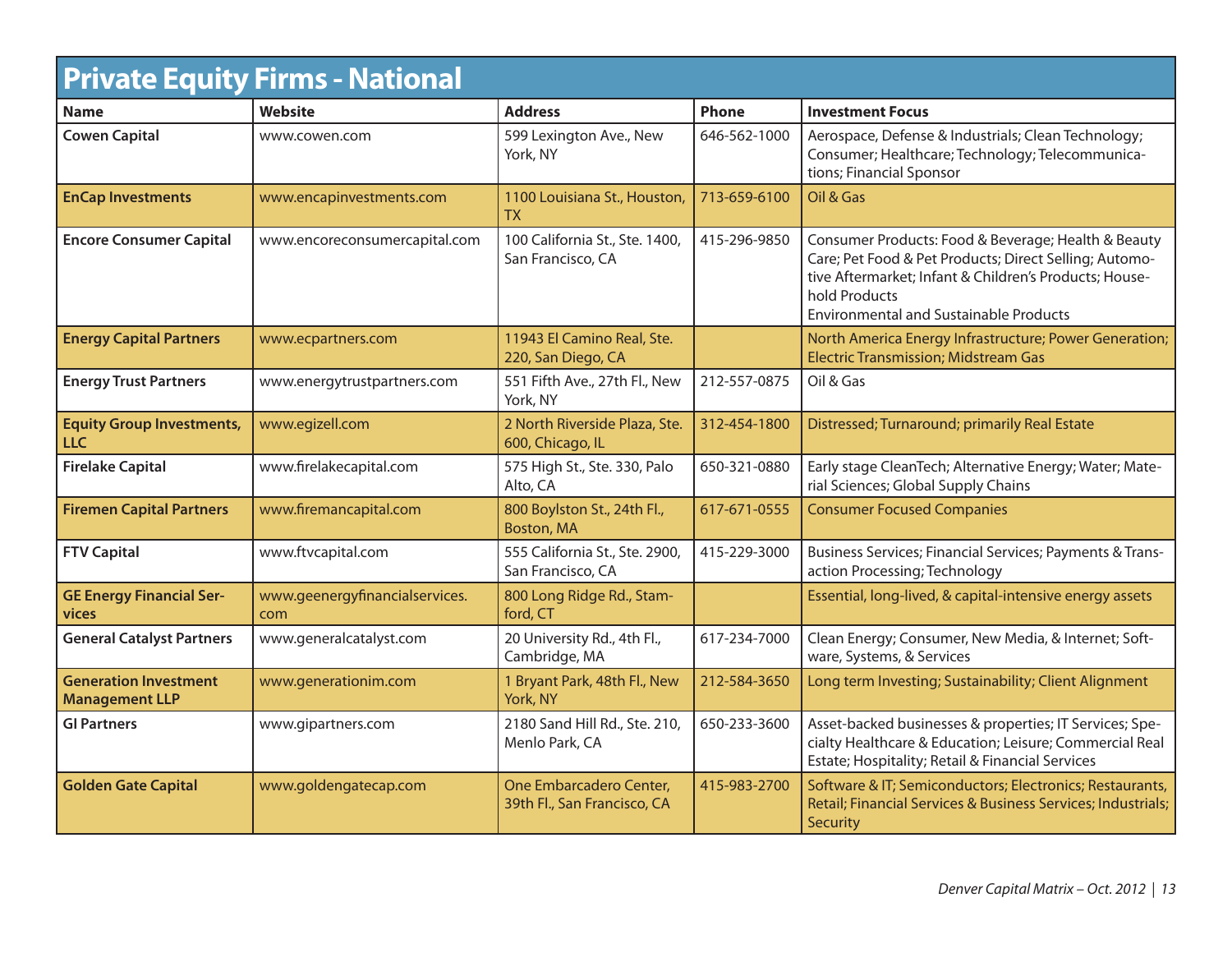| <b>Private Equity Firms - National</b>          |                                                                    |                                                         |              |                                                                                                                                                       |  |
|-------------------------------------------------|--------------------------------------------------------------------|---------------------------------------------------------|--------------|-------------------------------------------------------------------------------------------------------------------------------------------------------|--|
| <b>Name</b>                                     | <b>Website</b>                                                     | <b>Address</b>                                          | <b>Phone</b> | <b>Investment Focus</b>                                                                                                                               |  |
| <b>Good Energies Capital</b>                    | www.goodenergies.com                                               | 277 Park Ave., 29th Fl., New<br>York, NY                | 212-704-3000 | Energy Industry: Wind; Solar; Biofuels; Natural Gas                                                                                                   |  |
| <b>Greenbriar Equity Fund</b>                   | www.greenbriarequity.com                                           | 555 Theodore Fremd Ave.,<br>Suite A-201, Rye, NY        | 914-925-9600 | <b>Global Transportation Industry</b>                                                                                                                 |  |
| <b>GSO Capital Partners</b><br>(Blackstone)     | www.blackstone.com/our-business-<br>es/aam/credit-businesses-(gso) | 345 Park Ave., New York, NY                             | 212-503-2100 | <b>Credit Oriented Alternative Asset Managers</b>                                                                                                     |  |
| <b>Harbert Management Cor-</b><br>poration      | www.harbert.net                                                    | 2100 Third Ave. North, Ste.<br>600, Birmingham, AL      | 205-987-5500 | Automotive Parts; Logistics; Education; Media; Manu-<br>facturing; Packing; Healthcare; Telecommunication;<br><b>Finance; Industrial Machinery</b>    |  |
| <b>HIG Capital</b>                              | www.higcapital.com                                                 | 1450 Brickell Ave., 31st Fl.,<br>Miami, FL              | 305-379-2322 | Management buyouts and recapitalizations of leading<br>middle market companies                                                                        |  |
| <b>Highland Capital Partners</b>                | www.hcp.com                                                        | 1 Broadway, 16th Fl., Cam-<br>bridge, MA                | 617-401-4500 | Consumer; Healthcare; Information Technology; Com-<br>munications; Internet & Digital Media                                                           |  |
| <b>Intel Capital</b>                            | www.intel.com/capital                                              | 2200 Mission College Blvd.,<br>Santa Clara, CA          | 408-765-8080 | Channel Platform; Computing; Internet; Manufacturing;<br>Mobility; CleanTech; Health; Software & Services                                             |  |
| IN-Q-Tel, Inc.                                  | www.iqt.org                                                        | Arlington, VA                                           | 703-248-3000 | Commercial Technology for the Intelligence Com-<br>munity; Information & Communication Technologies;<br><b>Physical &amp; Biological Technologies</b> |  |
| <b>The Invus Group</b>                          | www.invus.com                                                      | 750 Lexington Ave., 30th Fl.,<br>New York, NY           | 212-371-1717 | Partnership with Owner-Managers                                                                                                                       |  |
| <b>Iroquois Capital Group</b>                   | www.iroquoiscapitalgroup.com                                       | 401 Commerce St., Ste. 740,<br>Nashville, TN            | 615-467-7200 | <b>Healthcare; Financial Services</b>                                                                                                                 |  |
| J.P. Morgan Partners, LLC                       | www.jpmorganpartners.com                                           | 1221 Ave. of the Americas,<br>New York, NY              | 212-899-3400 | Consumer, Retail, & Services; Financial Services; Indus-<br>trial Growth; Life Sciences & Healthcare; Technology,<br>Media, & Telecommunications      |  |
| <b>Kayne Anderson Capital</b><br>Advisors, L.P. | www.kaynecapital.com                                               | 1800 Ave. of the Stars, 3rd<br>Fl., Los Angeles, CA     | 800-638-1496 | Energy; Growth; Real Estate                                                                                                                           |  |
| <b>Leonard Green &amp; Partners,</b><br>L.P.    | www.leonardgreen.com                                               | 11111 Santa Monica Blvd.,<br>Ste. 2000, Los Angeles, CA | 310-954-0444 | Consumer & Business Services; Consumer Products;<br>Distribution; Financial; Healthcare; Retail                                                       |  |
| <b>Lime Rock Partners, LLC</b>                  | www.lrpartners.com                                                 | 274 Riverside Ave., West-<br>port, CT                   | 203-293-2750 | Oil & Gas                                                                                                                                             |  |
| <b>Lincoln Park Capital</b>                     | www.lincolnparkcapital.com                                         | 440 N. Wells St., Ste. 410,<br>Chicago, IL              | 312-822-9300 | Early & Mid-Stage; Public & Private                                                                                                                   |  |
| <b>Lovell Minnick Partners,</b><br><b>LLC</b>   | www.lovellminnick.com                                              | 150 N. Radnor Chester Rd.,<br>Ste. A200, Radnor, PA     | 610-995-9660 | <b>Financial Services Industry</b>                                                                                                                    |  |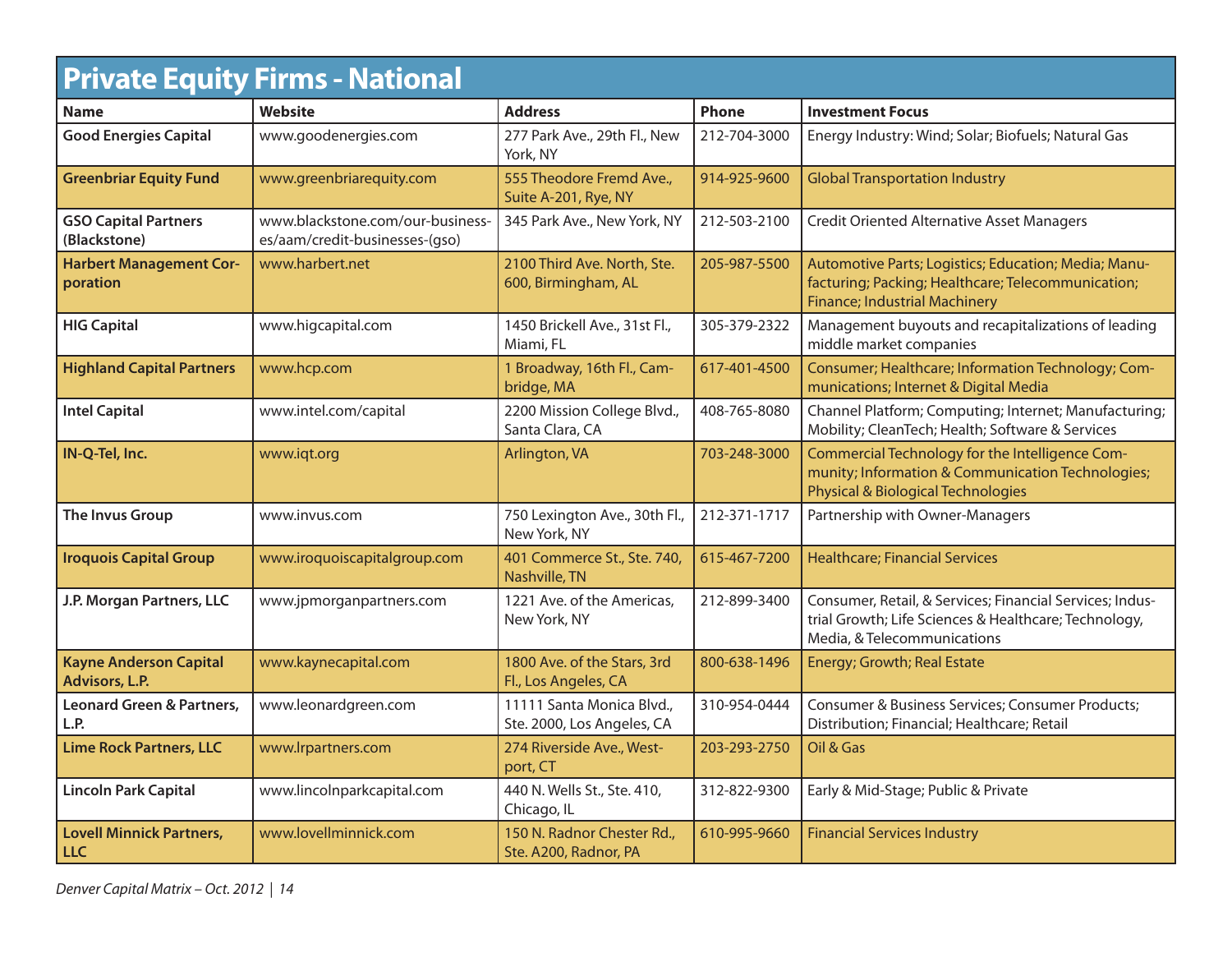|                                                | <b>Private Equity Firms - National</b>                                         |                                                                           |              |                                                                                                                                                                             |
|------------------------------------------------|--------------------------------------------------------------------------------|---------------------------------------------------------------------------|--------------|-----------------------------------------------------------------------------------------------------------------------------------------------------------------------------|
| <b>Name</b>                                    | <b>Website</b>                                                                 | <b>Address</b>                                                            | Phone        | <b>Investment Focus</b>                                                                                                                                                     |
| Lubar & Co.                                    | www.lubar.com                                                                  | 700 N. Water St., Ste. 1200,<br>Milwaukee, WI                             | 414-291-9000 | Niche Manufacturing; Business Services; Energy; Food;<br>Architecture; Asset Management; Healthcare; Banking                                                                |
| <b>Main St. Capital</b>                        | www.mainstcapital.com                                                          | 1300 Post Oak Blvd., Ste.<br>800, Houston, TX                             | 713-350-6000 | <b>Lower Middle Market</b>                                                                                                                                                  |
| <b>Matrix Partners</b>                         | www.matrixpartners.com                                                         | 260 Homer Ave., Ste. 201,<br>Palo Alto, CA                                | 650-798-1600 | Enterprise Software & Services; Networking & Commu-<br>nications; Hardware Systems & Storage; Internet & Con-<br>sumers; Semiconductors; CleanTech; Mobile & Wireless       |
| <b>MCM Capital</b>                             | www.mcmcapital.com                                                             | 25201 Chagrin Blvd., Ste.<br>360, Cleveland, OH                           | 216-514-1840 | Niche Manufacturing; Value-added Distribution; Service<br>Companies                                                                                                         |
| <b>MK Capital</b>                              | www.mkcapital.com                                                              | 1033 Skokie Blvd., Ste. 430,<br>Northbrook, IL                            | 312-324-7700 | Digital Media; Data Center Automation; Software; Edu-<br>cation Technology                                                                                                  |
| <b>Monitor Clipper Partners,</b><br><b>LLC</b> | www.monitorclipper.com                                                         | 2 Canal Park, 4th Fl., Cam-<br>bridge, MA                                 | 617-252-2200 | <b>Middle Market</b>                                                                                                                                                        |
| <b>Morgan Stanley Private</b><br><b>Equity</b> | www.morganstanley.com/institu-<br>tional/invest_management/pri-<br>vate_equity | 1585 Broadway, 38th Fl.,<br>New York, NY                                  | 212-761-6003 | Middle Market; Multi-Sector                                                                                                                                                 |
| <b>Morgenthaler Private</b><br><b>Equity</b>   | www.morgenthaler.com/private-<br>equity                                        | <b>Terminal Tower, 50 Public</b><br>Square, Ste. 2700, Cleve-<br>land, OH | 216-416-7500 | Traditional management buyouts and leveraged recapi-<br>talizations; Industry build-ups; Growth equity invest-<br>ments in the lower middle market                          |
| <b>New Energy Capital</b>                      | www.newenergycapital.com                                                       | 53 South Main St., Third Fl.,<br>Hanover, NH                              | 603-643-8885 | Renewable Energy; CleanTech; Environmental Infra-<br>structure Assets                                                                                                       |
| <b>NewWorld Capital Group</b>                  | www.newworldcapital.net                                                        | 444 Madison Ave., 31st Fl.,<br>New York, NY                               | 212-486-3400 | Energy Efficiency; Clean Energy; Water Resources & Rec-<br>lamation; Waste-to-Value; Environmental Services                                                                 |
| <b>North Cove Partners</b>                     | www.northcovepartners.com                                                      | 17 State St., 22nd Fl., New<br>York, NY                                   | 212-440-5700 | Consumer products; Energy & Power; Financial Services;<br>Healthcare; Industrials; Media & Communication                                                                    |
| <b>Oak Hill Capital Partners</b>               | www.oakhillcapital.com                                                         | 65 East 55th St., 32nd Fl.,<br>New York, NY                               | 212-527-8400 | Business & Financial Services; Consumer, Retail, & Distri-<br>bution; Healthcare; Media & Telecom; Technology                                                               |
| <b>Oaktree Capital Manage-</b><br>ment         | www.oaktreecapital.com                                                         | 333 South Grand Ave., 28th<br>Fl., Los Angeles, CA                        | 213-830-6300 | Less Efficient Markets; Alternative Investments                                                                                                                             |
| <b>Pegasus Capital</b>                         | www.pcalp.com                                                                  | 99 River Rd., Cos Cob, CT                                                 | 203-869-4400 | Building Materials; Consumer Products/Services; Ener-<br>gy; Financial Services; Health & Living; IT; Media; Metals<br>& Minerals; Security; Sustainable Business Solutions |
| <b>Pine Brook Road Partners</b>                | www.pinebrookpartners.com                                                      | 60 East 42nd St., 50th Fl.,<br>New York, NY                               | 212-847-4333 | <b>Energy; Financial Services</b>                                                                                                                                           |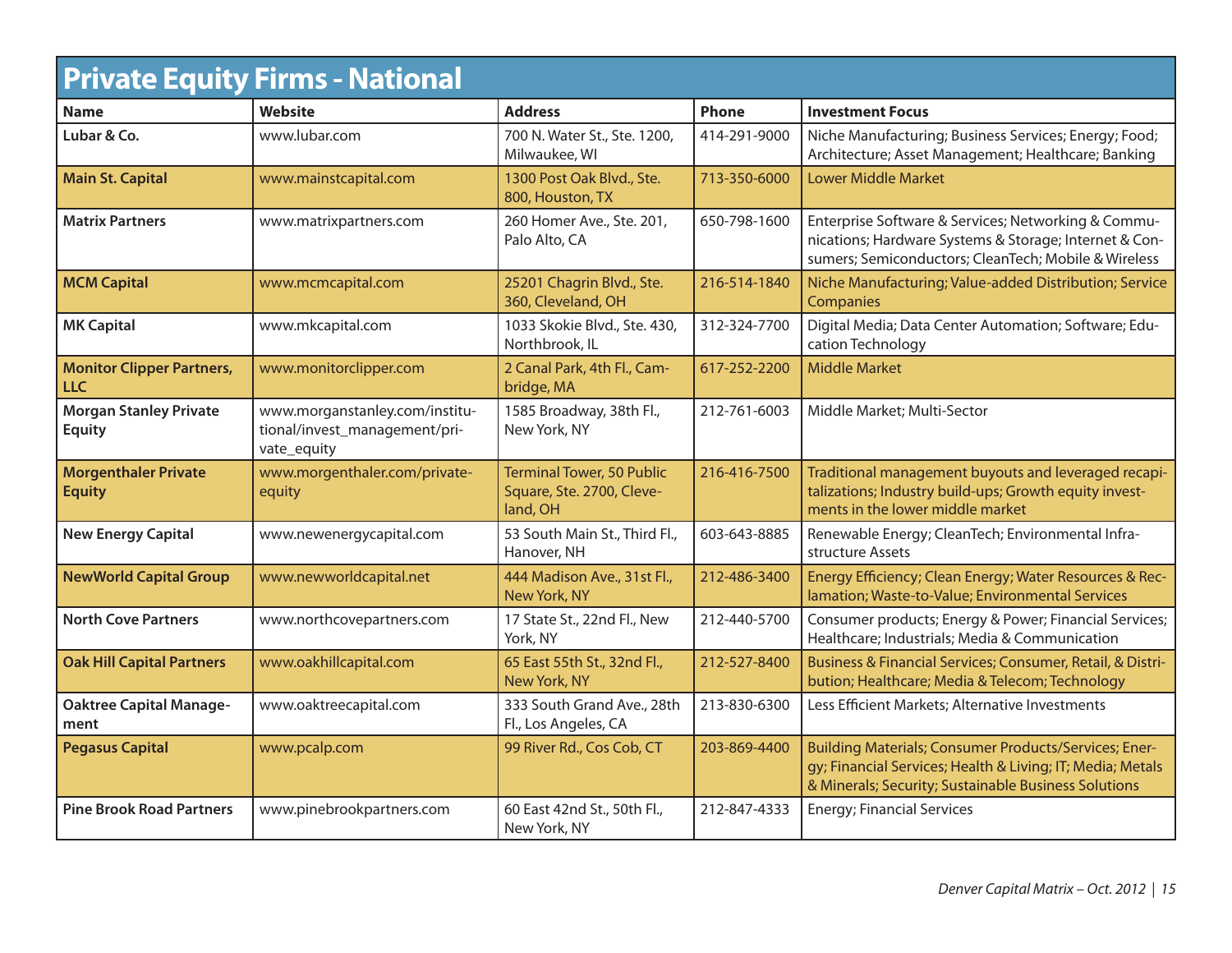|                                                 | <b>Private Equity Firms - National</b> |                                                       |              |                                                                                                                                                                                                                                            |
|-------------------------------------------------|----------------------------------------|-------------------------------------------------------|--------------|--------------------------------------------------------------------------------------------------------------------------------------------------------------------------------------------------------------------------------------------|
| <b>Name</b>                                     | <b>Website</b>                         | <b>Address</b>                                        | Phone        | <b>Investment Focus</b>                                                                                                                                                                                                                    |
| <b>Platinum Equity</b>                          | www.platinumequity.com                 | 360 North Crescent Dr.,<br><b>Beverly Hills, CA</b>   | 310-712-1850 | Distribution; Entertainment; Equipment Rental & Ser-<br>vice; Industrials; IT Services & Software; Manufacturing;<br>Medical Equipment Sales & Service; Telecom; Transpor-<br>tation & Logistics                                           |
| <b>ProQuest Investments</b>                     | www.proquestvc.com                     | 90 Nassau St., 5th Fl.,<br>Princeton, NJ              | 609-919-3560 | Healthcare; Seed to Late Stage                                                                                                                                                                                                             |
| <b>Quilvest Private Equity</b>                  | www.quilvestprivateequity.com          | 527 Madison Ave., 11th Fl.,<br>New York, NY           | 212-920-3800 | Multiple industries; Energy                                                                                                                                                                                                                |
| Rho Capital Partners, Inc.                      | www.rho.com                            | 152 W. 57th St., 23rd Fl.,<br>New York, NY            | 212-751-6677 | Energy Technology; Healthcare; New Media; IT & Com-<br>munications                                                                                                                                                                         |
| <b>RRE Ventures LLC</b>                         | www.rre.com                            | 130 East 59th St., 17th Fl.,<br>New York, NY          | 212-418-5100 | IT; Software; Internet Technology; Hardware                                                                                                                                                                                                |
| <b>Serent Capital</b>                           | www.serentcapital.com                  | 1 Embarcadero Center, Ste.<br>1150, San Francisco, CA | 415-343-1050 | Business; Healthcare; Financial; Education; Tech-enabled<br><b>Services</b>                                                                                                                                                                |
| <b>Shamrock Capital Advisors,</b><br><b>LLC</b> | www.shamrockcap.com                    | 1100 Glendon Ave., Ste.<br>1250, Los Angeles, CA      | 310-974-6600 | Media; Entertainment; Communications                                                                                                                                                                                                       |
| <b>Southridge Partners</b>                      | www.southridge.com                     | 850 3rd Ave., New York, NY                            | 212-508-2100 | Small & Middle Market Companies in Emerging Growth<br>Areas                                                                                                                                                                                |
| <b>Spring Mountain Capital</b>                  | www.springmountaincapital.com          | 65 E. 55th St., 33rd Fl., New<br>York, NY             | 212-292-8300 | <b>Alternative Asset Investing</b>                                                                                                                                                                                                         |
| <b>Strategic Value Partners</b>                 | www.svpglobal.com                      | 100 W. Putnam Ave., Green-<br>wich, CT                | 203-618-3500 | Distressed, Deep Value, & Turnaround                                                                                                                                                                                                       |
| <b>Summit Partners</b>                          | www.summitpartners.com                 | 222 Berkeley St., 18th Fl.,<br><b>Boston, MA</b>      | 617-824-1000 | Business services; Communications Technology & Ser-<br>vices; Consumer, Education; Energy; Financial Technol-<br>ogy & Services, Healthcare; Life Sciences; Industrial;<br>Internet & New Media; Semiconductors & Electronics;<br>Software |
| Sun Capital Partners, Inc.                      | www.suncappart.com                     | 5200 Town Center Circle,<br>Ste. 600, Boca Raton, FL  | 561-394-0550 | Number one or two market position in their industry;<br>Long-term competitive advantages; Significant barriers<br>to entry                                                                                                                 |
| <b>Susquehanna Growth</b><br><b>Equity</b>      | www.sgep.com                           | 401 City Ave., Ste. 612, Bala<br>Cynwyd, PA           | 610-617-2600 | Software & Internet; Payments & Transaction Process-<br>ing; Capital Markets Technology & Financial Services;<br><b>Information Services</b>                                                                                               |
| <b>Tonka Bay Equity</b>                         | www.tonkabayequity.com                 | 301 Carlson Pkwy., Ste. 325,<br>Minnetonka, MN        | 952-345-2030 | Highly-engineered manufacturing; Value-added distri-<br>bution; Business Services Companies; Operating cash<br>flows exceeding \$2 million                                                                                                 |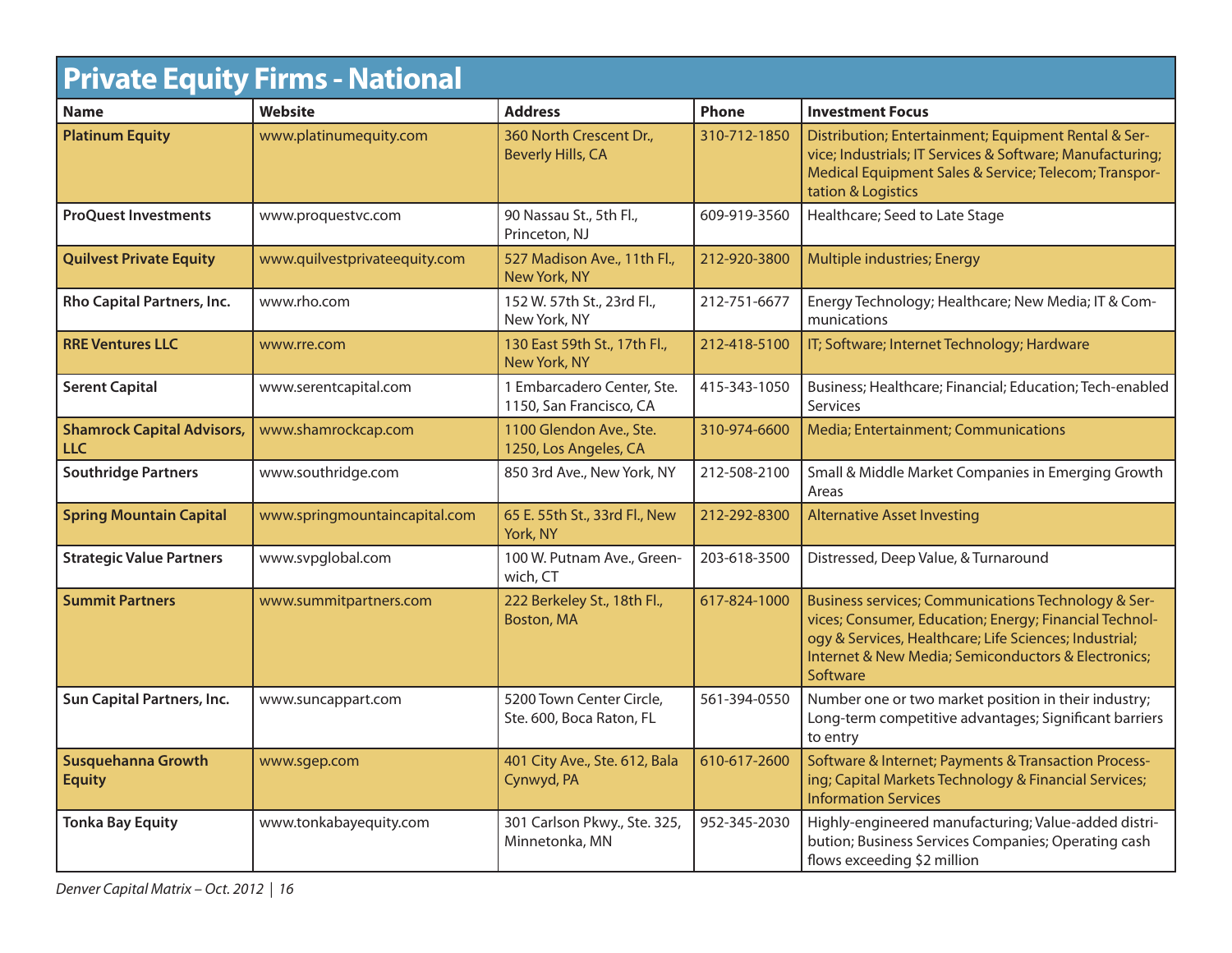| <b>Private Equity Firms - National</b>          |                                             |                                                      |              |                                                                                                                                         |
|-------------------------------------------------|---------------------------------------------|------------------------------------------------------|--------------|-----------------------------------------------------------------------------------------------------------------------------------------|
| <b>Name</b>                                     | <b>Website</b>                              | <b>Address</b>                                       | Phone        | <b>Investment Focus</b>                                                                                                                 |
| <b>Triangle Capital Corpora-</b><br>tion        | www.tcap.com                                | 3700 Glenwood Ave., Ste.<br>530, Raleigh, NC         | 919-719-4770 | Lower Middle Market; Manufacturing; Distribution;<br>Transportation; Energy; Communications; Health Servic-<br>es: Restaurants          |
| <b>US Renewables Group</b>                      | www.usregroup.com                           | 2425 Olympic Blvd., Ste.<br>4050 W, Santa Monica, CA | 310-586-3900 | Renewable Energy: Power Generation, Biofuels & Bio-<br>chemicals, Infrastructure & Services                                             |
| <b>Vantage Point Capital</b><br><b>Partners</b> | www.vpcp.com                                | 1001 Bayhill Dr., Ste. 300,<br>San Bruno, CA         | 650-866-3100 | Energy Innovation; Energy Efficiency; IT; Internet & Digi-<br>tal Media; Healthcare                                                     |
| <b>Volcano Capital</b>                          | www.volcanocap.com                          | 1270 Ave. of the Americas,<br>Fl. 3, New York, NY    | 646-833-3700 | Early to Mid Stage; Healthcare; Medical Devices                                                                                         |
| <b>Wand Partners</b>                            | www.wandpartners.com                        | 1 Union Square West, Ste.<br>208, New York, NY       | 212-909-2620 | Middle Market; Specialty Financial Services                                                                                             |
| <b>Warburg Pincus, LLC</b>                      | www.warburgpincus.com                       | 450 Lexington Ave., New<br>York, NY                  | 212-878-0600 | Consumer, Industrial & Services (CIS); Energy; Financial<br>Services; Healthcare; Real Estate; Technology; Media;<br>Telecommunications |
| <b>Wells Fargo Energy Capital</b>               | www.wellsfargo.com/com/indus-<br>try/energy | 999 Louisiana St., Fl. 9,<br>Houston, TX             |              | Oil; Gas; Petrochemicals; Domestic Exploration & Pro-<br>duction                                                                        |
| <b>Westbury Partners</b>                        | www.westburypartners.com                    | 100 Motor Pkwy., Ste. 165,<br>Hauppauge, NY          | 631-231-4121 | Defense & Security; Information Technology; Business<br>Process Outsourcing; Government Services; Specialty<br>Manufacturing            |
| *SOURCE: S&P Capital IQ                         |                                             |                                                      |              |                                                                                                                                         |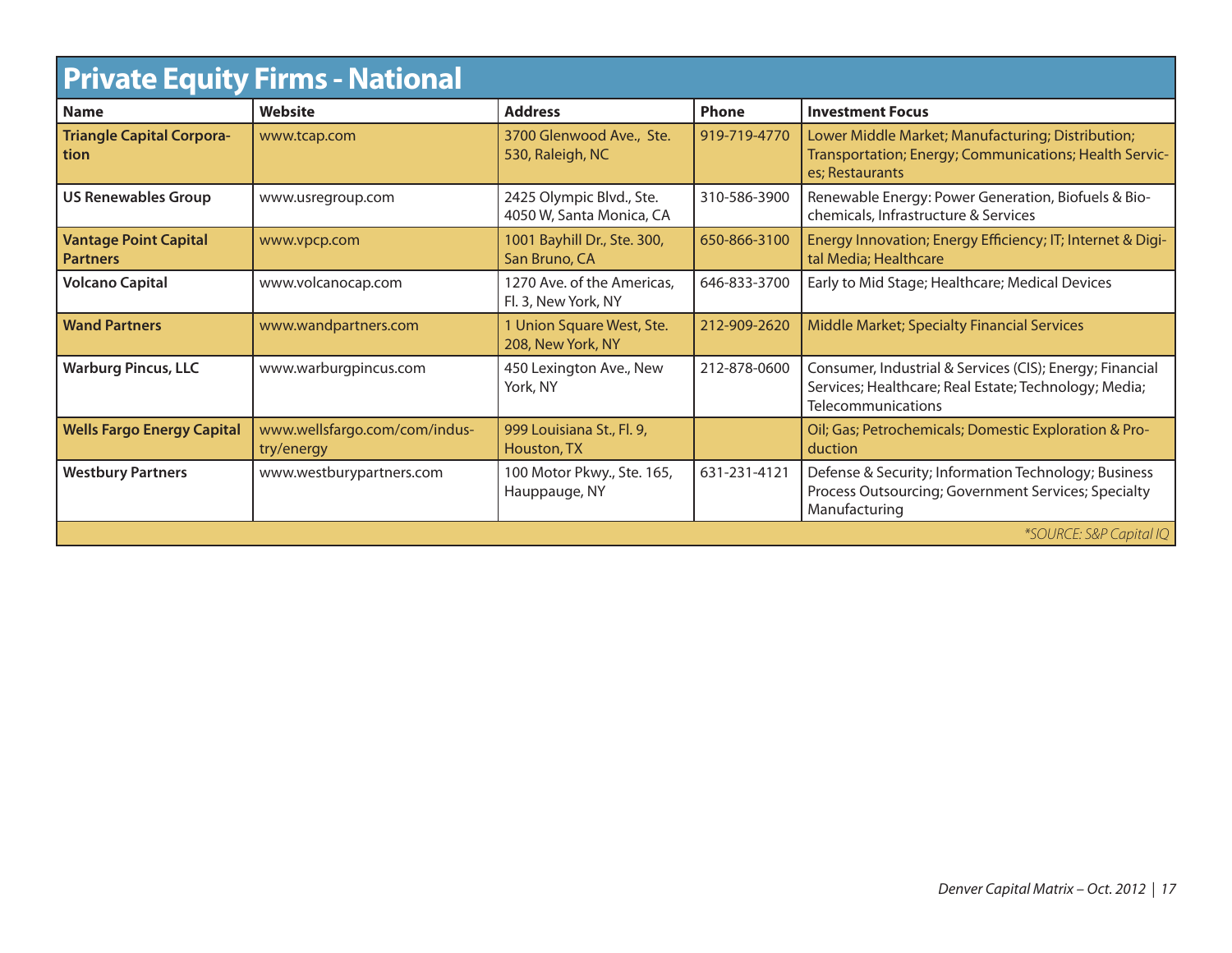## **Mezzanine Sources**

| INGLLUI III IC YVUI CCY                     |                                                                    |                                                     |              |                                                                                                                                                                                         |
|---------------------------------------------|--------------------------------------------------------------------|-----------------------------------------------------|--------------|-----------------------------------------------------------------------------------------------------------------------------------------------------------------------------------------|
| <b>Name</b>                                 | <b>Website</b>                                                     | <b>Address</b>                                      | <b>Phone</b> | <b>Investment Focus</b>                                                                                                                                                                 |
| <b>Advantage Capital Partners</b>           | www.advantagecap.com                                               | 7733 Forsyth Blvd., Ste.<br>1850, St. Louis, MO     | 314-725-0800 | Small Business: Retail; Manufacturing; Health Services;<br>Energy; CleanTech; IT, Internet; Telecommunications                                                                          |
| <b>Aldine Capital Partners</b>              | www.aldinecapital.com                                              | 30 W. Monroe St., Suite<br>1310, Chicago, IL        | 312-346-3950 | Lower middle market; 3+ years of successful operation;<br>Buyouts; Acquisitions financings; Shareholder liquidity<br>events; Recapitalizations;<br><b>Growth financings</b>             |
| <b>Bow River Capital</b>                    | www.bowrivercapital.com                                            | 1490 Lafayette St., Ste. 400,<br>Denver, CO         | 303-861-8466 | Lower middle market; Prospective investments must<br>have strong products or services, a defined market<br>niche and the potential for significant growth in rev-<br>enue and cash flow |
| <b>GDBA Investments</b>                     | www.gdbainvestments.com                                            | 1440 Blake St., Suite 310,<br>Denver, CO            | 720-932-9395 | Market & Growth Prospects; Viable Product or Service;<br>Strong Management Team; Competitive Advantage                                                                                  |
| <b>GE Energy Financial Ser-</b><br>vices    | www.geenergyfinancialservices.<br>com                              | 800 Long Ridge Road, Stam-<br>ford, CT              |              | Essential, long-lived, & capital-intensive energy assets                                                                                                                                |
| <b>GSO Capital Partners</b><br>(Blackstone) | www.blackstone.com/our-business-<br>es/aam/credit-businesses-(gso) | 345 Park Ave., New York, NY                         | 212-503-2100 | Credit oriented alternative asset managers                                                                                                                                              |
| <b>Harbert Mezzanine Part-</b><br>ners      | www.harbert.net/private-capital/<br>mezzanine-capital              | 2100 Third Ave. North, Suite<br>600, Birmingham, AL | 205-987-5500 | Private middle market companies                                                                                                                                                         |
| <b>NewWest Mezzanine Fund,</b><br>L.P.      | www.mezzcap.com                                                    | 1700 Lincoln St., Ste. 200,<br>Denver, CO           | 303-764-9677 | Distribution; Manufacturing; Women-Owned or Man-<br>aged; Green; Health & Wellness                                                                                                      |
| <b>SDR Ventures</b>                         | www.sdrventures.com                                                | 6500 East Hampden Ave.,<br>Suite 202, Denver, CO    | 720-221-9220 | Lower Middle Market; Manufacturing; Distribution;<br><b>Business Services</b>                                                                                                           |
| <b>Solar Capital Ltd.</b>                   | www.solarcapltd.com                                                | 500 Park Ave., 3rd Floor,<br>New York, NY           | 212-993-1670 | Senior secured loans, mezzanine loans and equity<br>securities                                                                                                                          |
| *SOURCE: S&P Capital IQ                     |                                                                    |                                                     |              |                                                                                                                                                                                         |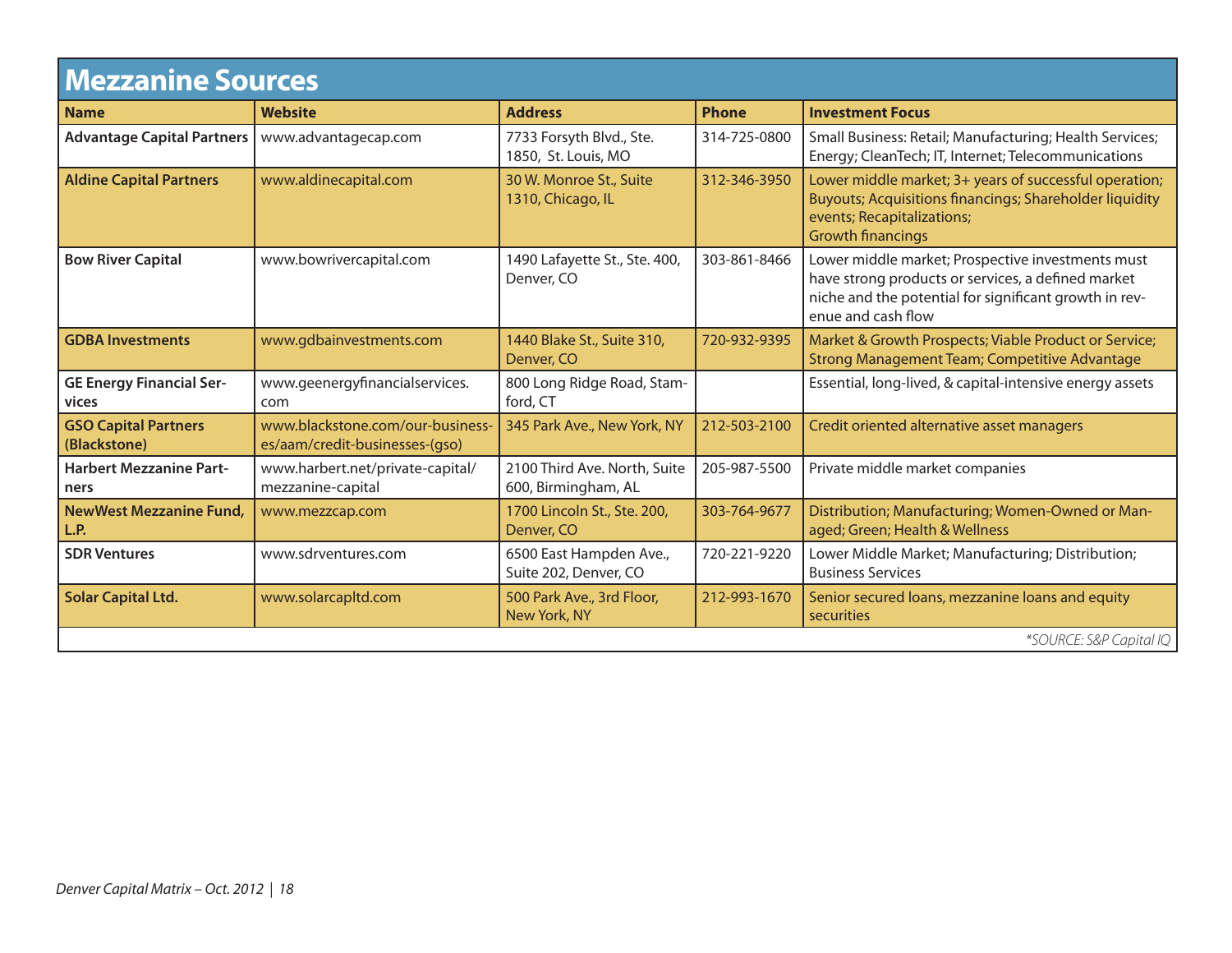| <b>Angel Investors</b>           |                                 |                                                           |                      |                                                                                                                                                                                                                                              |
|----------------------------------|---------------------------------|-----------------------------------------------------------|----------------------|----------------------------------------------------------------------------------------------------------------------------------------------------------------------------------------------------------------------------------------------|
| <b>Name</b>                      | <b>Website</b>                  | <b>Address</b>                                            | <b>Phone</b>         | <b>Description</b>                                                                                                                                                                                                                           |
| <b>Angel Capital Association</b> | www.angelcapitalassociation.org | 10977 Granada Ln., Ste. 103,<br>Overland Park, KS         | 913-894-4700         | North American trade association of angel groups and<br>private investors that invest in high growth, early-stage<br>ventures.                                                                                                               |
| <b>Ansel Capital Partners</b>    | www.anselcapitalpartners.com    | 10955 Westmoor Dr., Ste.<br>400, Westminster, CO          | 720-838-8436         | Organizes angel resources; monthly reviews of two tar-<br>geted, prescreened companies to select group of angel<br>investors.                                                                                                                |
| <b>Noco Angles</b>               | www.nocoangels.com              | 200 W. Mountain Ave., Ste.<br>A101, Fort Collins, CO      | 970-221-1301         | Group of accredited investors who invest primarily in<br>Northern Colorado early-stage technology and devel-<br>oping growth companies.                                                                                                      |
| <b>High Altitude Investors</b>   | www.highaltitudeinvestors.com   | 3595 E. Fountain Blvd., Suite<br>B2, Colorado Springs, CO | 719-685-7877<br>x100 | Organization of accredited investors who seek private<br>investment opportunities, largely in Southern Colorado<br>and the Front Range.                                                                                                      |
| <b>Impact Angel Group</b>        | www.impactangelgroup.com        | Boulder, CO                                               |                      | Network of impact investors who provide capital and<br>expertise to social entrepreneurs to make a difference<br>and realize a financial return.                                                                                             |
| <b>Investor Avenue</b>           | www.investoravenue.com          | 11857 Bradburn Blvd., West-<br>minster, CO                | 720-887-8484         | Web portal for investment opportunities and capital<br>connections.                                                                                                                                                                          |
| <b>Kaufman Foundation</b>        | www.kauffman.org                | 4801 Rockhill Rd. Kansas<br>City, MO                      | 816-932-1000         | World's largest foundation devoted to entrepreneur-<br>ship.                                                                                                                                                                                 |
| <b>Keiretsu Forum</b>            | www.keiretsuforum.com           | 425 Market St., San Fran-<br>cisco, CA                    |                      | World's largest angel investor network: 850 accredited<br>investor members.                                                                                                                                                                  |
| <b>KAYWEB Angels</b>             | www.kaywebangels.com            | 1330 Avenue of the Ameri-<br>cas, 23rd Fl., New York, NY  | 212-653 0391         | Angel investment group providing development<br>services and mentoring to web and mobile startups in<br>exchange for equity.                                                                                                                 |
| <b>Open Angel Forum</b>          | www.openangelforum.com          | <b>National</b>                                           |                      | Dedicated to providing entrepreneurs with access to<br>the angel investor community through events nation-<br>wide; strives to build collaboration between angel<br>investors and to inspire high-net worth individuals to<br>become angels. |
| <b>Rockies Venture Club</b>      | www.rockiesventureclub.org      | 1805 S. Bellaire St., Ste. 305,<br>Denver, CO             | 303-831-4174         | Non-profit that connects entrepreneurs, service profes-<br>sionals, investors, venture capitalists and other funding<br>sources.                                                                                                             |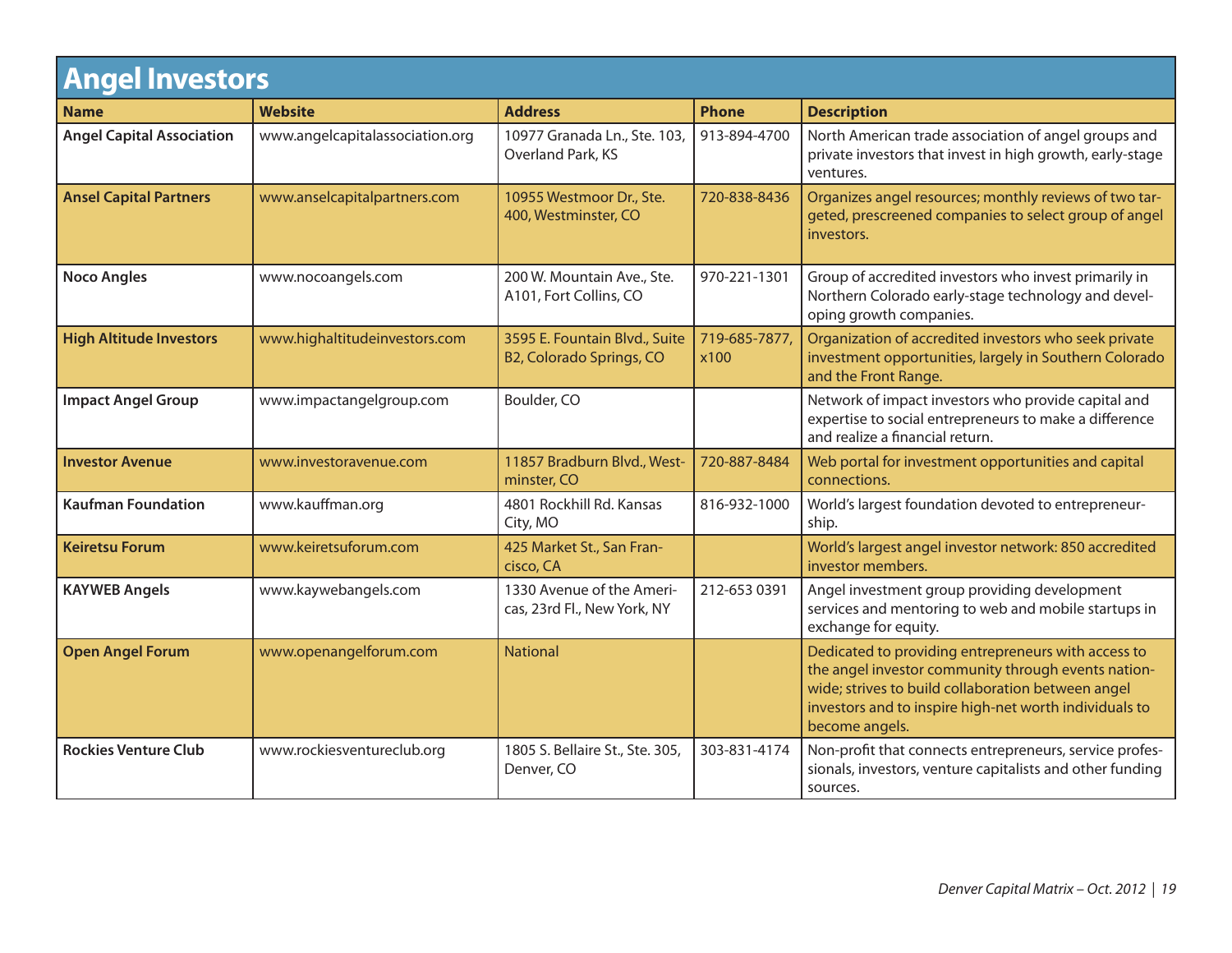| <b>Commercial Banks</b> |                           |                                           |              |                                                                                                                                                                                                                                             |
|-------------------------|---------------------------|-------------------------------------------|--------------|---------------------------------------------------------------------------------------------------------------------------------------------------------------------------------------------------------------------------------------------|
| <b>Name</b>             | <b>Website</b>            | <b>Address</b>                            | Phone        | <b>Services Offered</b>                                                                                                                                                                                                                     |
| <b>ANB Bank</b>         | www.anbbank.com           | 3033 E. First Ave., Denver,<br><b>CO</b>  | 303-394-5100 | Line of Credit; Business Loans; SBA; Agriculture                                                                                                                                                                                            |
|                         |                           | 600 16th St., Denver, CO                  |              |                                                                                                                                                                                                                                             |
|                         |                           | 4799 Colorado Blvd., Den-<br>ver, CO      |              |                                                                                                                                                                                                                                             |
| <b>Bank of the West</b> | www.bankofthewest.com     | 621 17th St. Ste. 103, Den-<br>ver, CO    | 303-202-5535 | SBA; Agriculture; Construction; Lines of Credit; Equip-<br>ment Leases; Long-Term Financing                                                                                                                                                 |
|                         |                           | 1550 17th St. Unit 120,<br>Denver, CO     | 303-202-5730 |                                                                                                                                                                                                                                             |
|                         |                           | 2 Steele St., Denver, CO                  | 303-331-3500 |                                                                                                                                                                                                                                             |
|                         |                           | 750 S. University Blvd.,<br>Denver, CO    | 303-202-5452 |                                                                                                                                                                                                                                             |
|                         |                           | 3460 W. 38th Ave., Denver,<br>CO          | 303-202-5307 |                                                                                                                                                                                                                                             |
| <b>BBVA Compass</b>     | www.bbvacompass.com       | 999 18th St., Denver, CO                  | 303-308-9912 | Specialty Programs: Healthcare, Attorney/CPA, Profes-<br>sional, Retailer Financial Solutions, Nonprofits; SBA<br>Loans; Term Loans; Business Leasing; Business Lines<br>of Credit; Business Equity Lines of Credit; Asset Based<br>Lending |
|                         |                           | 800 Broadway, Denver, CO                  | 303-623-1974 |                                                                                                                                                                                                                                             |
|                         |                           | 1401 17th St., Denver, CO                 | 303-292-2265 |                                                                                                                                                                                                                                             |
|                         |                           | 4115 E. Colfax Ave., Denver,<br>CO        | 303-398-4470 |                                                                                                                                                                                                                                             |
|                         |                           | 101 Garfield St., Denver, CO              | 303-355-3030 |                                                                                                                                                                                                                                             |
| <b>Centennial Bank</b>  | www.centennialbanking.com | 717 17th St., Denver, CO                  | 303-680-1600 | Business Revolving Lines of Credit; Business Term Loan;<br>Real Estate Loan; Construction Draw Loan; Letter of<br>Credit; Business Credit Cards; SBA: SBLF                                                                                  |
|                         |                           | 13700 E. Arapahoe Rd.,<br>Centennial, CO  | 303-680-1600 |                                                                                                                                                                                                                                             |
| Citywide Banks          | www.citywidebanks.com     | 44 Cook St. #110, Denver,<br>CO           | 303-365-3870 | Commercial Loans & Lines of Credit; Construction Lend-<br>ing                                                                                                                                                                               |
|                         |                           | 1800 Larimer St., Ste. 100,<br>Denver, CO | 303-365-3800 |                                                                                                                                                                                                                                             |
|                         |                           | 6500 E. Hampden Ave.,<br>Denver, CO       | 303-365-3770 |                                                                                                                                                                                                                                             |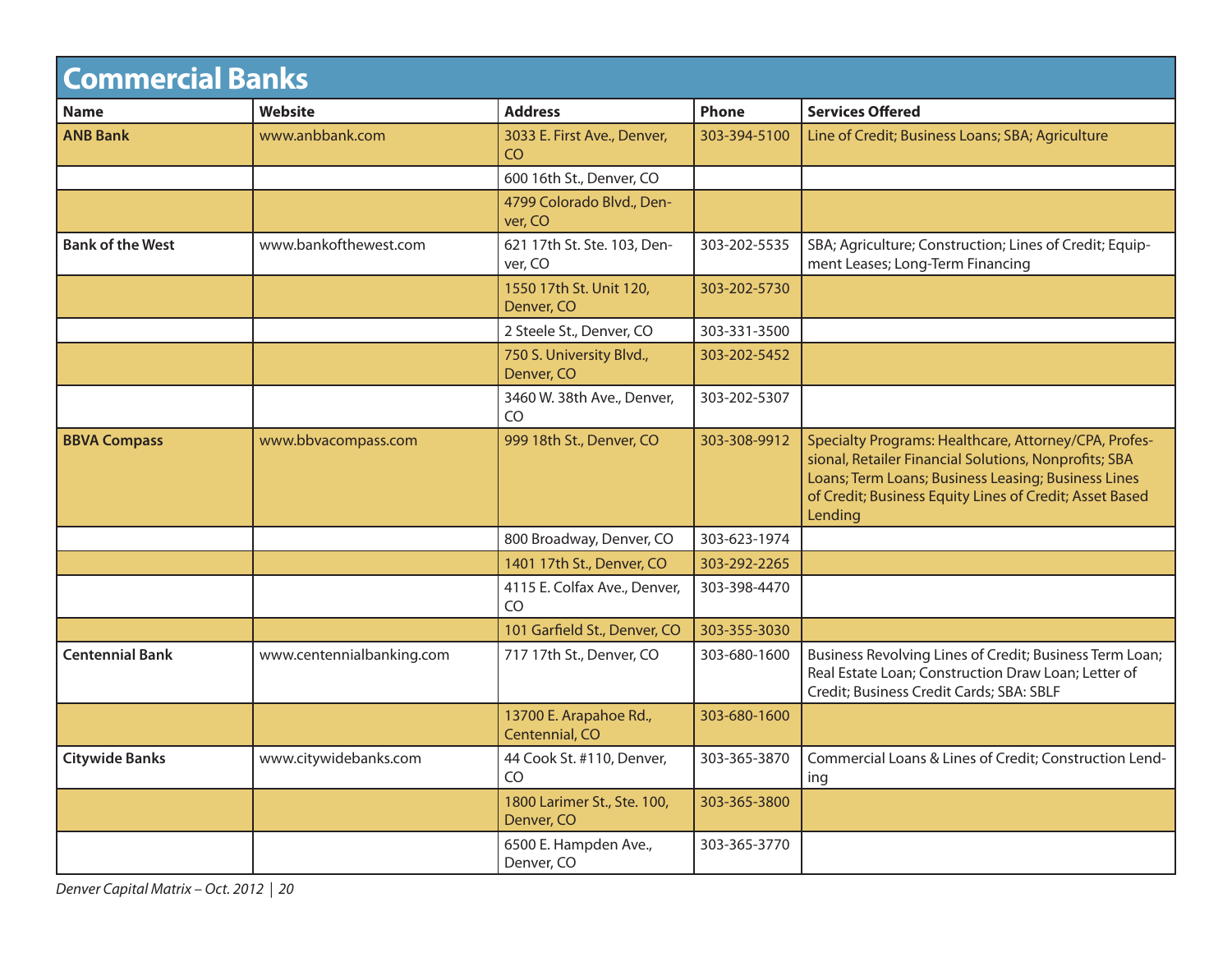| <b>Commercial Banks</b>                        |                        |                                                    |              |                                                                                                                                                     |
|------------------------------------------------|------------------------|----------------------------------------------------|--------------|-----------------------------------------------------------------------------------------------------------------------------------------------------|
| <b>Name</b>                                    | <b>Website</b>         | <b>Address</b>                                     | <b>Phone</b> | <b>Services Offered</b>                                                                                                                             |
| <b>Citywide Banks</b>                          |                        | 8101 E. Belleview Ave.,<br>Denver, CO              | 303-365-4080 |                                                                                                                                                     |
|                                                |                        | 200 Quebec St., Bldg. 700,<br>Ste. 101, Denver, CO | 303-365-3830 |                                                                                                                                                     |
| <b>Colorado Business Bank</b>                  | www.cobizbank.com      | 821 17th St., Denver, CO                           | 303-293-2265 | Business Check & Credit Cards; Revolving Lines of Cred-<br>it; Letters of Credit; Term Loans; SBA; Real Estate Loans                                |
|                                                |                        | 1275 Tremont Pl., Denver,<br>CO.                   | 720-904-6492 |                                                                                                                                                     |
|                                                |                        | 4695 Quebec St., Denver, CO                        | 303-322-6467 |                                                                                                                                                     |
|                                                |                        | 4582 S. Ulster St. Pkwy.,<br>Denver, CO            | 720-264-5630 |                                                                                                                                                     |
| <b>Colorado State Bank and</b><br><b>Trust</b> | www.csbt.com           | 1600 Broadway, Denver, CO                          | 303-861-2111 | SBA; Loans & Lines of Credit; Areas of Expertise: Com-<br>mercial Real Estate, Healthcare, Energy, Food and Com-<br>modities, Correspondent Banking |
|                                                |                        | 3610 E. First Ave., Denver,<br>CO                  | 303-318-6006 |                                                                                                                                                     |
|                                                |                        | 5901 E. Colfax Ave., Denver,<br>CO                 | 303-370-6167 |                                                                                                                                                     |
| <b>Evolve Bank &amp; Trust</b>                 | www.getevolved.com     | 700 17th St., Suite 2100,<br>Denver, CO            | 720-921-8825 | SBA; Loans & Lines of Credit; Commercial Loans                                                                                                      |
| <b>FirstBank</b>                               | www.efirstbank.com     | 100 St. Paul St., Denver, CO                       | 303-333-1000 | Business FirstLine of Credit; Construction Loans; Letters<br>of Credit; Single Payment Loans                                                        |
|                                                |                        | +15 other locations in<br>Denver                   |              |                                                                                                                                                     |
| <b>First Commercial Bank</b>                   | www.fcbebanking.com    | 3531 S. Logan St., Suite A,<br>Englewood, CO       | 303-761-7500 | Revolving Lines of Credit; Term & Equipment Loans;<br>SBA; Letters of Credit; Real Estate & Construction Loans;<br><b>Healthcare Loans</b>          |
| <b>Guaranty Bank &amp; Trust</b>               | www.guarantybankco.com | 1331 17th St., Denver, CO                          | 303-293-5600 | SBA; Loans & Lines of Credit; Commercial Loans                                                                                                      |
| <b>Home State Bank</b>                         | www.homestatebank.com  | 2695 W. Eisenhower Blvd.,<br>Loveland, CO          | 970-203-6100 | SBA; Loans & Lines of Credit; Commercial Loans                                                                                                      |
| JP Morgan Chase                                | www.chase.com          | 1125 17th St., Denver, CO                          | 303-244-3283 | Business Line of Credit; Term Loan; SBA Loans & Lines;<br>CSA; Business Overdraft Line of Credit; Real Estate<br>Financing; Business Credit Card    |
|                                                |                        | + 8 other locations in<br>Denver                   |              |                                                                                                                                                     |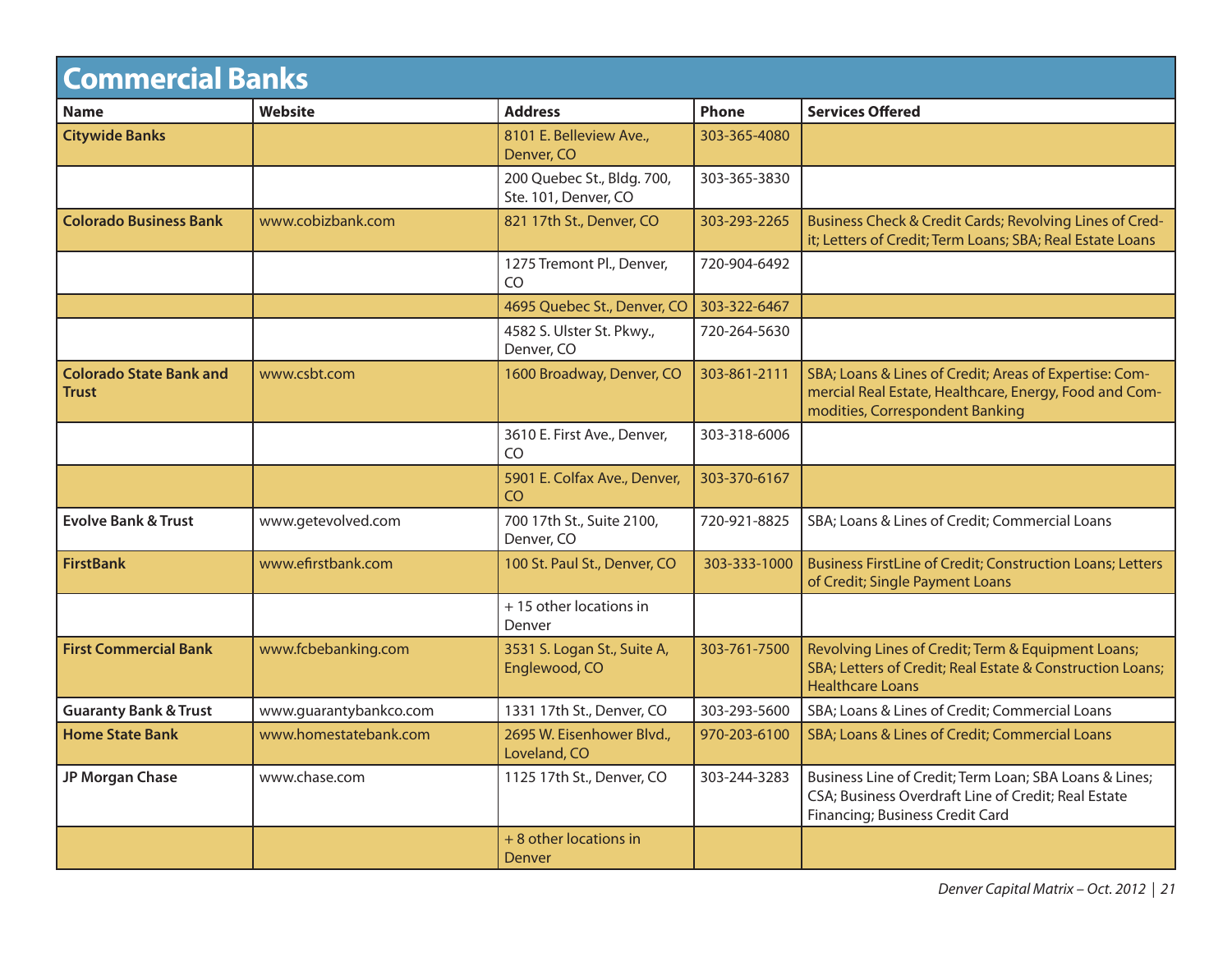| <b>Commercial Banks</b>            |                               |                                             |              |                                                                                                                             |
|------------------------------------|-------------------------------|---------------------------------------------|--------------|-----------------------------------------------------------------------------------------------------------------------------|
| <b>Name</b>                        | <b>Website</b>                | <b>Address</b>                              | <b>Phone</b> | <b>Services Offered</b>                                                                                                     |
| <b>KeyBank</b>                     | www.key.com                   | 1675 Broadway, Denver, CO                   | 303-298-1234 | SBA; Lines of Credit; Equipment Financing & Leasing;<br><b>Small Business Loans</b>                                         |
|                                    |                               | + 9 other locations in<br>Denver            |              |                                                                                                                             |
| <b>Steele St. Bank &amp; Trust</b> | https://www.steelestreet.com/ | 55 Adams St., Denver, CO                    | 303-376-3800 | Commercial; Mortgage; Construction Loans; Equipment<br>Financing; Lines & Letters of Credit                                 |
|                                    |                               | 555 17th St., Ste. 150, Den-<br>ver, CO     | 303-376-5460 |                                                                                                                             |
|                                    |                               | 2805 S. Colorado Blvd.,<br>Denver, CO       | 303-376-3840 |                                                                                                                             |
| <b>TCF Bank</b>                    | www.tcfexpress.com            | 640 16th St., Denver, CO                    | 720-200-2495 | Home Equity Loans & Lines of Credit; Inventory Financ-<br>ing; Equipment Leasing; Business Credit Cards                     |
|                                    |                               | 2084 S. Broadway, Denver,<br>C <sub>O</sub> |              |                                                                                                                             |
|                                    |                               | 2090 S. University Blvd.,<br>Denver, CO     |              |                                                                                                                             |
|                                    |                               | 3720 Quebec St., Denver,<br>C <sub>O</sub>  |              |                                                                                                                             |
| <b>US Bank</b>                     | www.usbank.com                | 950 17th St., Denver, CO                    | 303-585-7340 | Term, SBA, & Agricultural Loans; Equipment Leasing;<br>Quick Credit; Credit Card or Line of Credit; Tax Credit<br>Financing |
|                                    |                               | +13 other locations in<br>Denver            |              |                                                                                                                             |
| <b>Valley Bank &amp; Trust</b>     | www.valleybankandtrust.com    | 6171 N. Washington St.,<br>Denver, CO       | 303-289-3088 | Lines of Credit; Business Expansion, Equipment, Land &<br><b>Building Loans; Business Credit Cards</b>                      |
| Vectra Bank Colorado               | www.vectrabank.com            | 1650 S. Colorado Blvd.,<br>Denver, CO       | 720-947-7500 | SBA Loans; Business Loans; Lines of Credit; Equipment<br>Leasing                                                            |
|                                    |                               | 401 E. Speer Blvd., Denver,<br>CO           | 720-947-7800 |                                                                                                                             |
|                                    |                               | 3600 Quebec St., Denver, CO                 | 720-947-8250 |                                                                                                                             |
|                                    |                               | 1001 17th St., Ste. R300,<br>Denver, CO     | 720-947-7400 |                                                                                                                             |
|                                    |                               | 1380 S. Federal Blvd,, Den-<br>ver, CO      | 720-947-7900 |                                                                                                                             |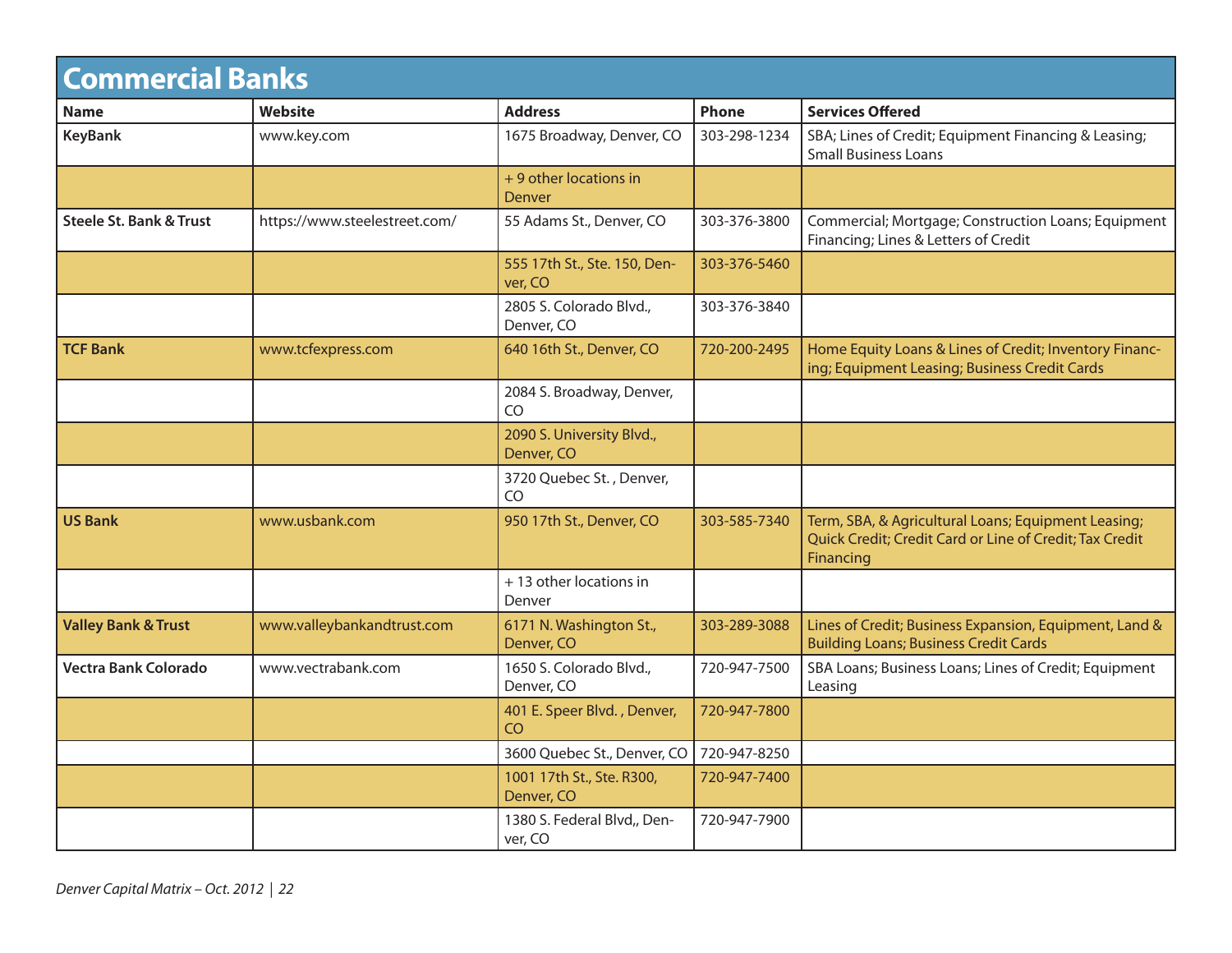| <b>Commercial Banks</b>               |                    |                                           |              |                                                                                               |
|---------------------------------------|--------------------|-------------------------------------------|--------------|-----------------------------------------------------------------------------------------------|
| <b>Name</b>                           | Website            | <b>Address</b>                            | <b>Phone</b> | <b>Services Offered</b>                                                                       |
| <b>Verus Bank of Commerce</b>         | www.verusboc.com   | 3700 S. College Ave., Fort<br>Collins, CO | 970-204-1010 | SBA; Loans & Lines of Credit; Commercial Loans                                                |
| <b>Wells Fargo</b>                    | www.wellsfargo.com | 1740 Broadway, Denver, CO                 | 303-863-4631 | Wells Fargo BusinessLoan; Lines of Credit; SBA; Equip-<br>ment Express Loan; Healthcare Loans |
|                                       |                    | $+11$ other locations in<br>Denver        |              |                                                                                               |
| *SOURCE: Colorado Bankers Association |                    |                                           |              |                                                                                               |

| Nonprofit & Other Institutions                                                             |                                                                                                                                                                         |                                              |              |                                                                                                                                                                           |
|--------------------------------------------------------------------------------------------|-------------------------------------------------------------------------------------------------------------------------------------------------------------------------|----------------------------------------------|--------------|---------------------------------------------------------------------------------------------------------------------------------------------------------------------------|
| <b>Name</b>                                                                                | Website                                                                                                                                                                 | <b>Address</b>                               | Phone        | <b>Services Offered</b>                                                                                                                                                   |
| <b>ACCION Colorado</b>                                                                     | www.accionnm.org                                                                                                                                                        | PO Box 181367, Denver, CO                    | 303-904-9362 | Small business: for profit only (startup and existing<br>business); Across all Industries                                                                                 |
| City & County of Denver -<br><b>Office of Economic Devel-</b><br>opment (OED)              | www.denvergov.org/oed/Denver-<br>OfficeofEconomicDevelopment/<br>BusinessServices/Financing/tab-<br>id/435838/Default.aspx                                              | 201 W. Colfax Ave., Dept.<br>208, Denver, CO | 720-913-1999 | For profit small businesses (start-up or expansion); non-<br>profit organizations; developers                                                                             |
| <b>City &amp; County of Denver -</b><br><b>Create Denver Revolving</b><br><b>Loan Fund</b> | www.denvergov.org/DenverOf-<br>ficeofCulturalAffairs/CreateDenver/<br>Starting Your Creative Enterprise/<br>CreateDenverRevolvingLoanFund/<br>tabid/436981/Default.aspx | 1245 Champa St., Denver,<br>CO.              | 720-865-4320 | Nonprofit organizations or for profit businesses produc-<br>ing or selling fine, photographic and graphic, perfor-<br>mance, handcraft and design, media and literary art |
| <b>Colorado Enterprise Fund</b>                                                            | www.coloradoenterprisefund.org                                                                                                                                          | 1888 Sherman St., Suite 530,<br>Denver, CO   | 303-860-0242 | Small business (start-up or expansion) & childcare busi-<br>nesses                                                                                                        |
| <b>Colorado Housing &amp; Fi-</b><br>nance Authority (CHFA)                                | www.chfainfo.com                                                                                                                                                        | 1981 Blake St., Denver, CO                   | 303-297-2432 | Small Businesses; Individuals; Developers; Industrial<br><b>Revenue Bonds for Manufacturers</b>                                                                           |
| <b>Colorado Lending Source</b>                                                             | www.coloradolendingsource.org                                                                                                                                           | 518 17th St., Unit 1800,<br>Denver, CO       | 303-657-0010 | Providing long-term, fixed interest rate financing for<br>expanding businesses                                                                                            |
| <b>Denver Community Credit</b><br><b>Union</b>                                             | www.denvercommunity.coop                                                                                                                                                | 1075 Acoma St., Denver, CO                   | 303-573-1170 | <b>Small Business Loans</b>                                                                                                                                               |
| <b>Mile High Community Loan</b><br>Fund                                                    | www.mhclf.org                                                                                                                                                           | 1905 Sherman St., Suite 325,<br>Denver, CO   | 303-860-1888 | Nonprofit and for profit developers of affordable hous-<br>ing; nonprofits serving low-income communities.                                                                |
| <b>Public Service Credit Union</b>                                                         | www.pscu.org                                                                                                                                                            | 7055 E. Evans Ave., Denver,<br>CO            | 303-639-2150 | <b>Small Business Loans; Lines of Credit</b>                                                                                                                              |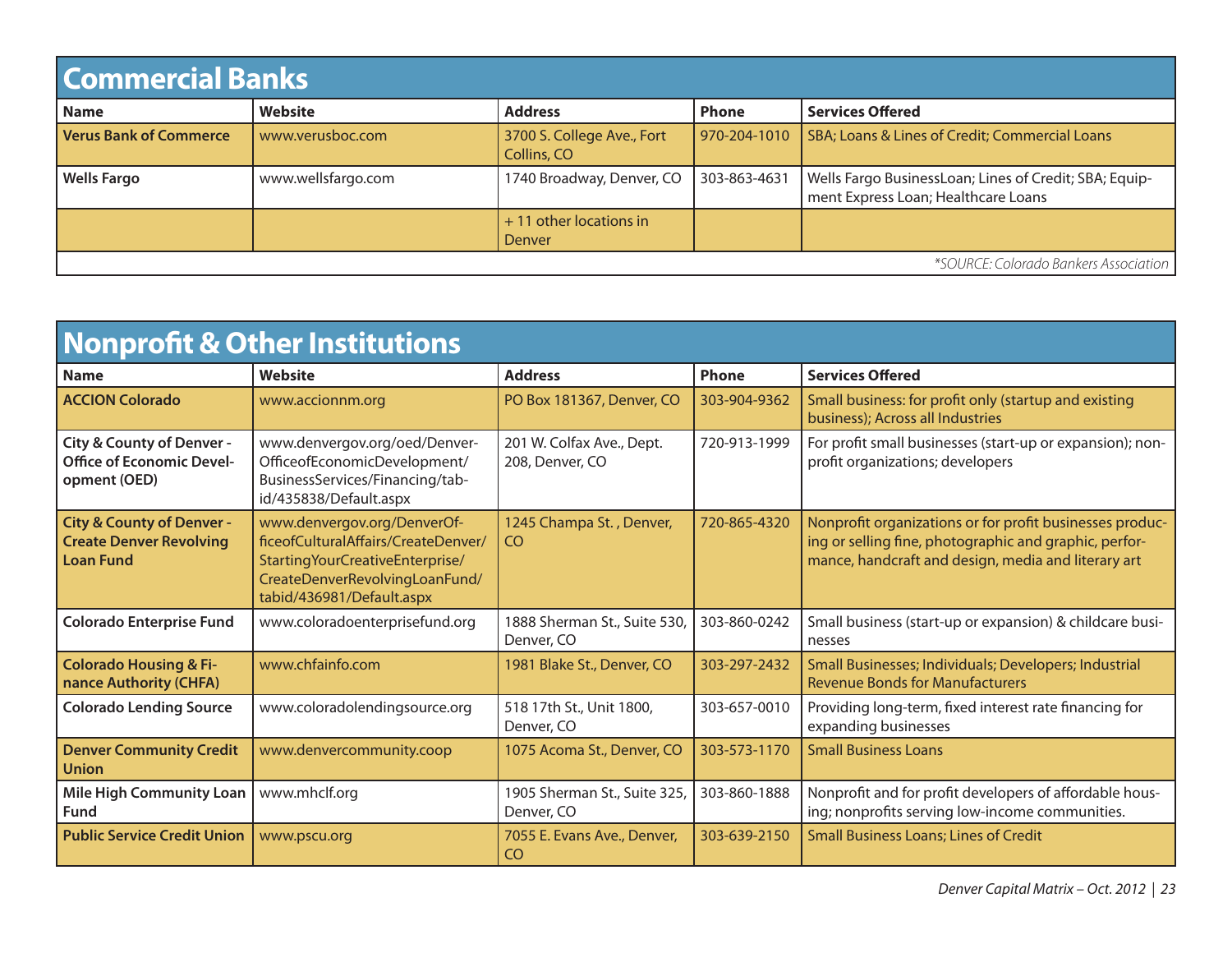| <b>Nonprofit &amp; Other Institutions</b>                 |                  |                                        |              |                                                                                                                                                                                                       |
|-----------------------------------------------------------|------------------|----------------------------------------|--------------|-------------------------------------------------------------------------------------------------------------------------------------------------------------------------------------------------------|
| Name                                                      | Website          | <b>Address</b>                         | <b>Phone</b> | <b>Services Offered</b>                                                                                                                                                                               |
| Region 10- Micro Loan<br>Lender                           | www.region10.net | 300 N. Cascade Ave., Mon-<br>trose, CO | 970-249-2436 | Small Business; Nonprofits; Loans that create or retain<br>jobs or that establish or expand businesses needed in<br>our growing regional economy                                                      |
| <b>Rocky Mountain MicroFi-</b><br>nance Institute (RMMFI) | www.rmfi.org     | 2980 Curtis St., Denver, CO            | 720-941-5037 | Non-profit organization that provides learning, lending,<br>and coaching to grow Community Entrepreneurs who<br>build businesses to advance along the pathway to self-<br>sufficiency and self-worth. |